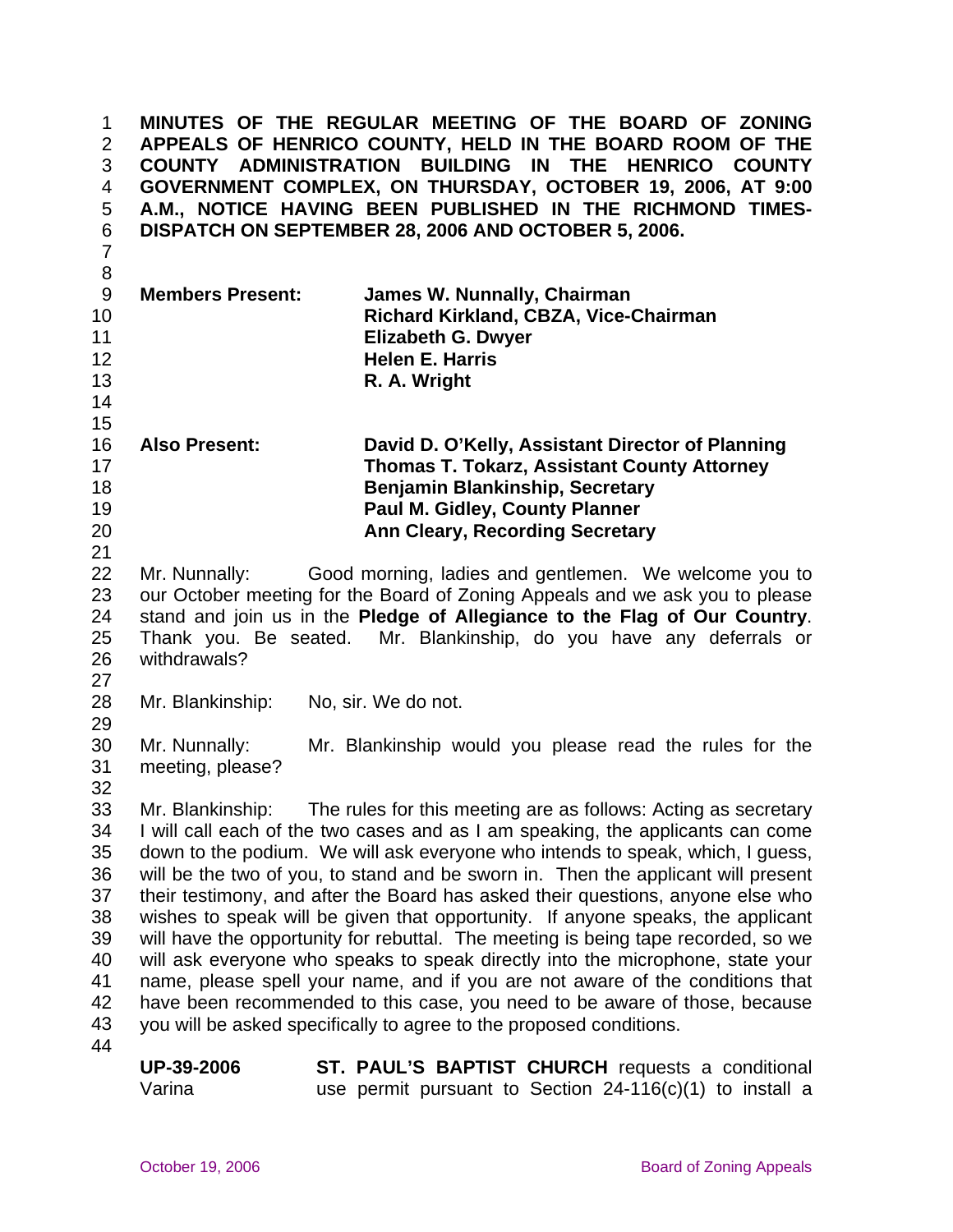temporary trailer at 4247 Creighton Road (Parcel 815-732- 6107), zoned A-1, Agricultural District (Varina).

45

46 47 Mr. Nunnally: Is anyone else here interested in this case? All right. Will you raise your right hand and be sworn?

48

49 50 51 Mr. Blankinship: Do you swear the testimony you are about to give is the truth, the whole truth, and nothing but the truth so help you God?

- 52 Mr. Derricott: I do.
- 53

54 55 Mr. Nunnally: Please state your name for the record and tell us what you are requesting.

56

57 58 59 60 61 62 63 64 65 Mr. Derricott: Mr. Hamilton Derricott. We are requesting a temporary trailer to be set on site. We at St. Paul's are experiencing exponential growth and one of the areas where we are concerned is finding a consistent place for our new members, and so we feel that bringing this trailer on site until we can go forward with our Phase 2 construction will provide a consistent space for our new members to have meetings at nighttime. We are requesting from the hours of 5:00 p.m. to 9:00 p.m., because that is when most of our new members can come out to our church for meetings, because they all work.

- 66 67 68 Mr. Kirkland: According to my report here, it says that the proposed trailer will be used as a staff meeting space six days a week between the hours of 5:00 p.m. and 9:00 p.m. These members are not staff.
- 69

70 71 72 Mr. Derricott: No. It is for some staff members that have to meet with them, that is what it is for. We have conference rooms and meeting rooms for our staff.

74 75 Mr. Kirkland: I was thinking that all of that space you all have over there, you wouldn't need a trailer.

76

73

77 78 79 80 81 82 83 84 Mr. Derricott: Well, that is the thing, that is why we kind of need the trailer, because what is happening Monday through Friday evenings, you have all of the members of St. Paul's having various meetings, and so for the new members, they are new to the site. So, what happens, for one night there will be a meeting on the second floor, and then the next night there will be a meeting on the first floor, and so these people are coming and they are getting lost and they are missing the meetings, but if we can get a consistent site, then they will all know to meet at the temporary trailer site.

86 87 Mr. Kirkland: You are planning on having this trailer for how long, one year?

88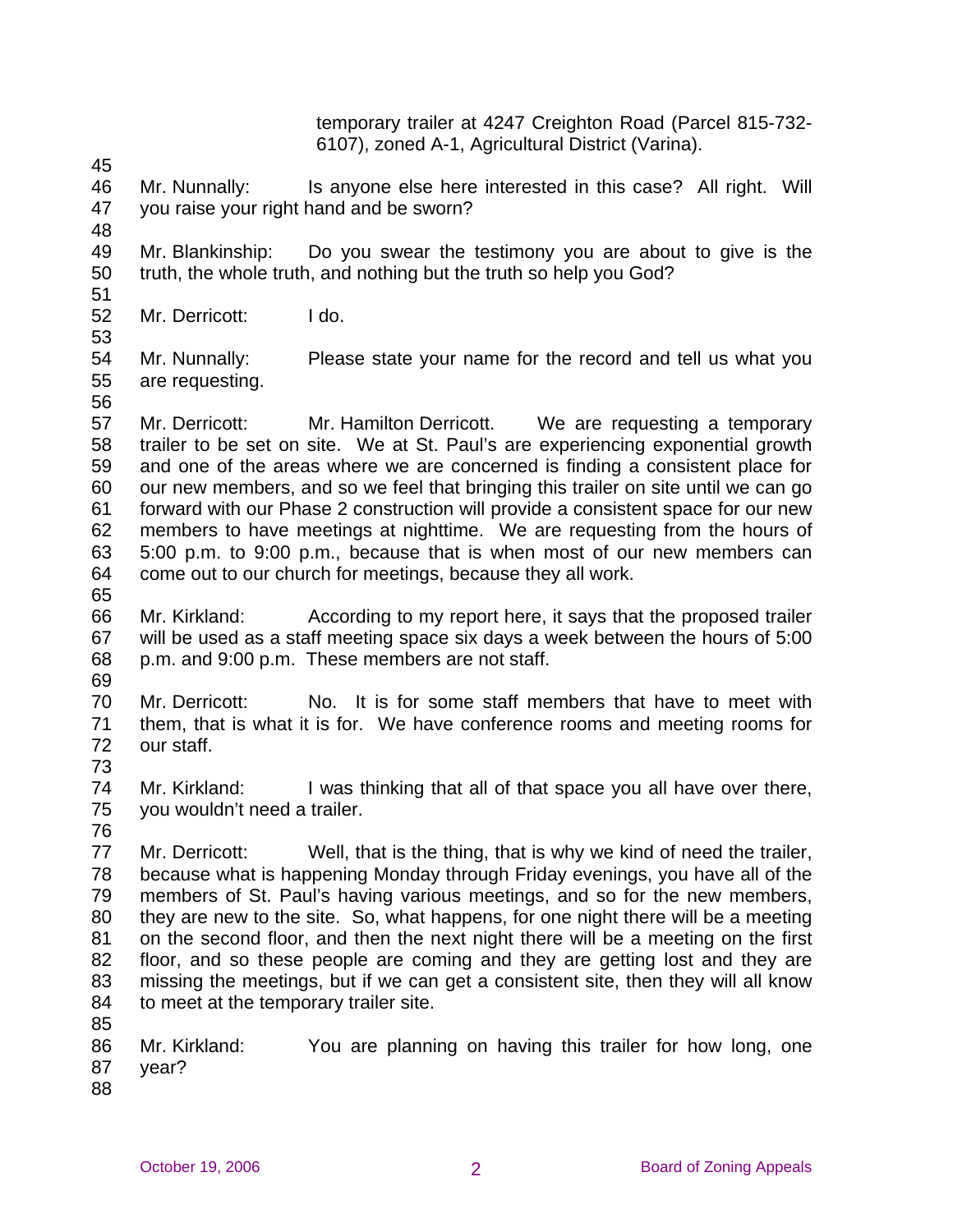| 89<br>90                 | Mr. Derricott:                                                                                                                                                                                                                                                                                     | Two years.                                                                                                                                    |  |  |  |  |  |
|--------------------------|----------------------------------------------------------------------------------------------------------------------------------------------------------------------------------------------------------------------------------------------------------------------------------------------------|-----------------------------------------------------------------------------------------------------------------------------------------------|--|--|--|--|--|
| 91<br>92                 | Mr. Kirkland:                                                                                                                                                                                                                                                                                      | Two years.                                                                                                                                    |  |  |  |  |  |
| 93                       | Ms. Dwyer:                                                                                                                                                                                                                                                                                         | And have you read the conditions?                                                                                                             |  |  |  |  |  |
| 94<br>95                 | Mr. Derricott:                                                                                                                                                                                                                                                                                     | Yes, ma'am.                                                                                                                                   |  |  |  |  |  |
| 96<br>97                 | Ms. Dwyer:                                                                                                                                                                                                                                                                                         | Do you realize they will not be renewed?                                                                                                      |  |  |  |  |  |
| 98<br>99                 | Mr. Derricott:                                                                                                                                                                                                                                                                                     | Yes, ma'am.                                                                                                                                   |  |  |  |  |  |
| 100<br>101<br>102        | Ms. Harris:<br>setting?                                                                                                                                                                                                                                                                            | Will there be offices in the trailer or is that a classroom                                                                                   |  |  |  |  |  |
| 103<br>104<br>105        | Mr. Derricott:                                                                                                                                                                                                                                                                                     | It is a classroom setting. Yes, ma'am.                                                                                                        |  |  |  |  |  |
| 106<br>107               | that concludes the case.                                                                                                                                                                                                                                                                           | Mr. Nunnally: Any other questions from the Board or staff? Hearing none,                                                                      |  |  |  |  |  |
| 108<br>109               | <b>DECISION:</b>                                                                                                                                                                                                                                                                                   |                                                                                                                                               |  |  |  |  |  |
| 110<br>111               | Mr. Nunnally:                                                                                                                                                                                                                                                                                      | UP-39-2006, St. Paul's Baptist Church.                                                                                                        |  |  |  |  |  |
| 112<br>113               | Mr. Kirkland:                                                                                                                                                                                                                                                                                      | I make a motion we approve it.                                                                                                                |  |  |  |  |  |
| 114<br>115               | Ms. Harris:                                                                                                                                                                                                                                                                                        | I second your motion.                                                                                                                         |  |  |  |  |  |
| 116<br>117<br>118<br>119 | approved.                                                                                                                                                                                                                                                                                          | Mr. Nunnally: Motion by Mr. Kirkland and second by Ms. Harris that we<br>approve. All in favor say aye. All opposed say no. The case has been |  |  |  |  |  |
| 120<br>121<br>122<br>123 | please?                                                                                                                                                                                                                                                                                            | Mr. Blankinship: Mr. Kirkland, would you make a statement for the record,                                                                     |  |  |  |  |  |
| 124<br>125<br>126<br>127 | Mr. Kirkland:<br>This is a normal permit that we normally pass for a<br>temporary trailer. It is only good for two years. I don't think it interferes with<br>anything, and it is just temporary. I don't know any facts you could use to back<br>this up other than this is just a temporary use. |                                                                                                                                               |  |  |  |  |  |
| 128<br>129<br>130        | Mr. Blankinship:                                                                                                                                                                                                                                                                                   | There is no substantial detrimental impact and it is<br>consistent with the zoning and the other uses.                                        |  |  |  |  |  |
| 131<br>132<br>133        | Mr. Kirkland:                                                                                                                                                                                                                                                                                      | Yes, you can add that in there.                                                                                                               |  |  |  |  |  |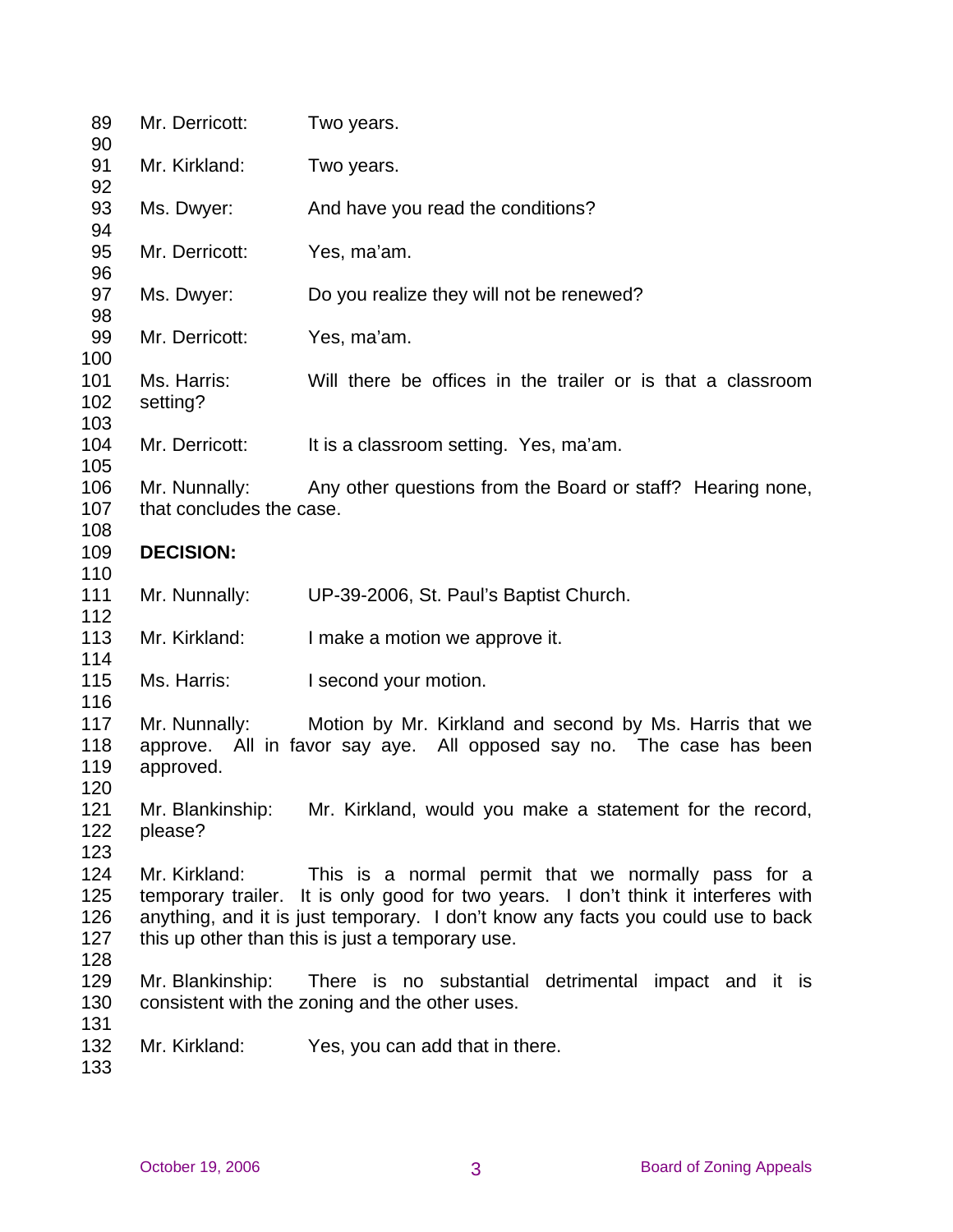| 134<br>135<br>136<br>137<br>138<br>139<br>140 | After an advertised public hearing and on a motion by Mr. Kirkland, seconded by<br>Ms. Harris, the Board granted application UP-39-2006 for a conditional use<br>permit pursuant to Section 24-116(c)(1) to install a temporary trailer at 4247<br>Creighton Road (Parcel 815-732-6107), zoned A-1, Agricultural District, (Varina).<br>The Board granted the temporary conditional use permit subject to the following<br>conditions: |                                                                                                                                                                                                                                                                                                                                                                                                                                                  |                                    |  |  |
|-----------------------------------------------|----------------------------------------------------------------------------------------------------------------------------------------------------------------------------------------------------------------------------------------------------------------------------------------------------------------------------------------------------------------------------------------------------------------------------------------|--------------------------------------------------------------------------------------------------------------------------------------------------------------------------------------------------------------------------------------------------------------------------------------------------------------------------------------------------------------------------------------------------------------------------------------------------|------------------------------------|--|--|
| 141<br>142<br>143                             |                                                                                                                                                                                                                                                                                                                                                                                                                                        | 1. The trailer shall be removed from the site on or before September 30, 2008, at<br>which time this permit shall expire and not be renewed                                                                                                                                                                                                                                                                                                      |                                    |  |  |
| 144<br>145<br>146                             | 2. The trailer shall be sited as shown on the plan submitted with this application.<br>It shall not block any walkways required for handicapped accessibility.                                                                                                                                                                                                                                                                         |                                                                                                                                                                                                                                                                                                                                                                                                                                                  |                                    |  |  |
| 147<br>148<br>149                             | 3. Any sanitary facilities in the trailer shall be connected to a disposal system<br>approved by the health department.                                                                                                                                                                                                                                                                                                                |                                                                                                                                                                                                                                                                                                                                                                                                                                                  |                                    |  |  |
| 150<br>151<br>152                             | 4. On or before September 28, 2007 the applicant shall submit a report to the<br>Planning Department describing their plans for permanent staff meeting space.                                                                                                                                                                                                                                                                         |                                                                                                                                                                                                                                                                                                                                                                                                                                                  |                                    |  |  |
| 153<br>154<br>155<br>156<br>157               | The Board granted the request because it found the proposed use will be in<br>substantial accordance with the general purpose and objectives of Chapter 24 of<br>the County Code.                                                                                                                                                                                                                                                      |                                                                                                                                                                                                                                                                                                                                                                                                                                                  |                                    |  |  |
| 158<br>159<br>160<br>161<br>162               | Affirmative:<br>Negative:<br>Absent:                                                                                                                                                                                                                                                                                                                                                                                                   | Dwyer, Harris, Kirkland, Nunnally, Wright                                                                                                                                                                                                                                                                                                                                                                                                        | 5<br>$\mathbf 0$<br>$\overline{0}$ |  |  |
|                                               | A-39-2006                                                                                                                                                                                                                                                                                                                                                                                                                              | <b>MARK W. AND PRISCILLA ROMERS</b> request a variance<br>from Section 24-94 to build a front porch at 305 Green<br>Hollow Lane (Hunters Run) (Parcel 829-714-1666), zoned<br>R-3, One-Family Residence District (Varina). The front<br>yard setback is not met. The applicant proposes 34 feet<br>front yard setback, where the Code requires 40 feet front<br>yard setback. The applicant requests a variance of 6 feet<br>front yard setback. |                                    |  |  |
| 163<br>164<br>165<br>166                      | Mr. Nunnally:                                                                                                                                                                                                                                                                                                                                                                                                                          | Is there anyone else interested in this case? Please raise<br>your hand and be sworn, sir.                                                                                                                                                                                                                                                                                                                                                       |                                    |  |  |

167 168 169 Mr. Blankinship: Do you swear the testimony you are about to give is the truth, the whole truth, and nothing but the truth, so help you God?

- 170 Mr. Romers: I do.
- 171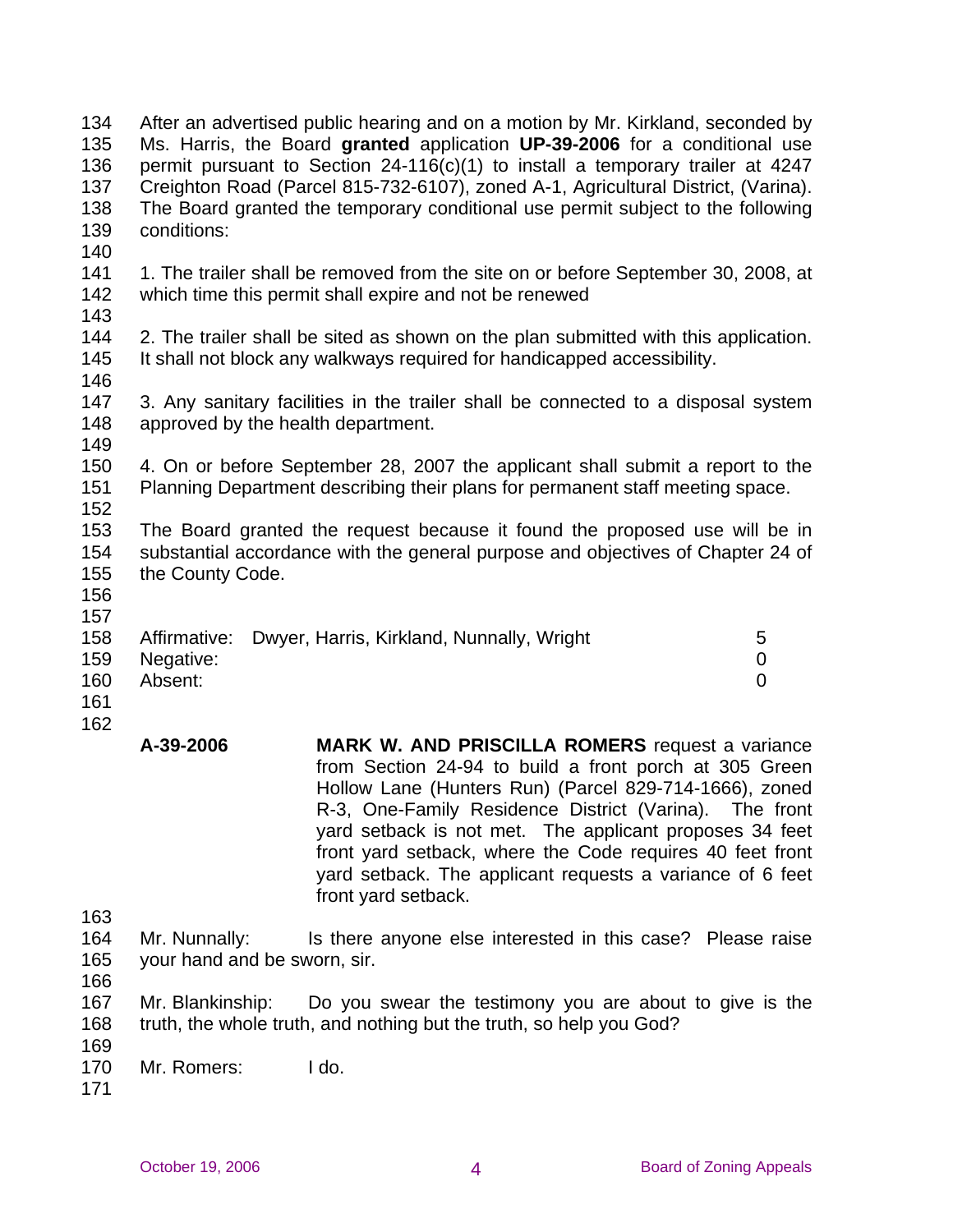172 173 Mr. Nunnally: Please state your name for the record, sir, and tell us what you are requesting.

174

175 176 177 178 179 180 181 182 183 184 185 186 187 188 189 190 191 192 193 194 195 196 197 198 199 200 201 202 203 Mr. Romers: Mark Romers. I am here on behalf of me and my wife, Priscilla. Is it possible to pass out this piece of paper? Thank you for hearing me today. We bought our home about a year ago in Sandston, almost exactly a year ago. It is a new home in a new neighborhood, brand new neighborhood. We decided this Spring to start to improve our home and in doing that we discovered that our home has been seriously, I guess, burdened. We have large high voltage power lines which are running across the back of my home, with the easement on the power lines directly against the back of my house, and also along the left side of my house, where the driveway and side porch are. We were trying to do something to improve our home, so once we discovered that problem, we went to the front yard and began landscaping, and I built my wife a nice patio that we wanted, and as it was progressing, she asked me if we could make a porch out of it, since we were determining that we could not do much with the back of the house at all, as it would be dangerous to be under the power lines. As we got into the process, I went to the County to ask what was necessary there and discovered that the easement line is right on the very front surface of my home, I mean the front setback lines, the very front wall of my home, and the high voltage power line easement is on the very back wall of my home, and we were kind of in a jam, and so at that point I didn't want to proceed and do anything wrong, so I filed a variance and hope that we can find some relief here on the property so we can enjoy it the way we would like to. At the same time, knowing that this is something that would be a concern to my neighbors, I went around and that document I passed out, I went to each neighbor that could see the front porch, along the front or the sides, or even on the back street, anyone relevant to it, and discussed this with all of them, about exactly what I had run into, and everyone, universally, was supportive of what I wanted to do, and, in fact, felt that it improved the community for their own purpose. So, we are hoping that we can get some relief on our property here, and that is our request.

204

205 206 Ms. Dwyer: Mr. Blankinship, the staff report says that the Zoning Ordinance allows a four foot extension into the setback.

207 208

209 Mr. Blankinship: A portion, up to six feet wide can extend up to four feet deep.

- 210 211 212 213 Ms. Dwyer: Could a roof be built? I am not sure how this would look or whether this would even be acceptable aesthetically, but could he build a roof that extended four feet out, even thought the porch itself and the base is now six feet?
- 214

215 216 Mr. Blankinship: I think as long as the roof was no more than six feet wide, yes.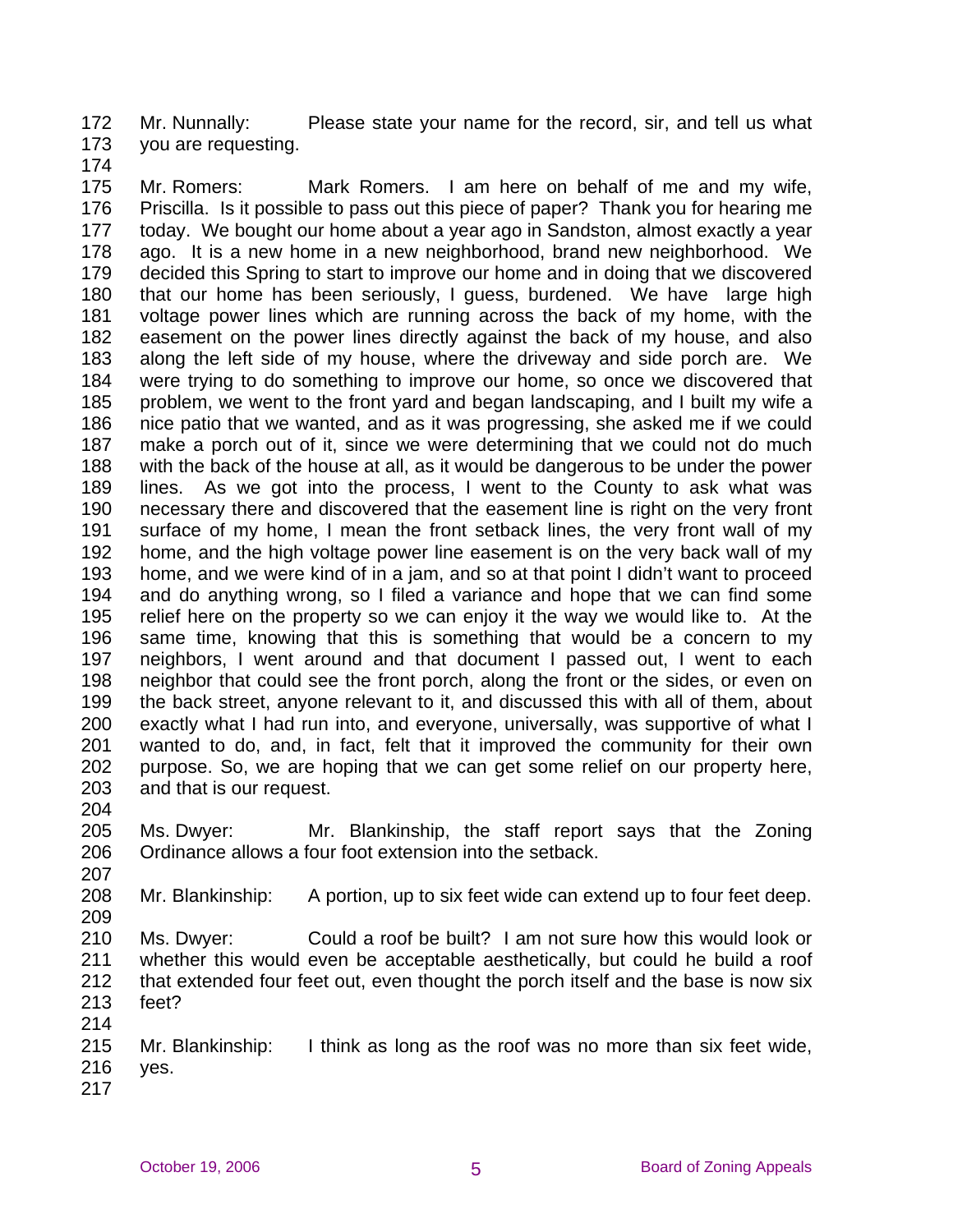218 Ms. Dwyer: It could extend four feet, then?

220 221 Ms. Harris: Do you have a proposed plan that we could actually see what it is that you wish to build over this stoop?

222 223

224

226

219

Mr. Blankinship: Attached to the petition is a plan.

225 Ms. Harris: I saw that.

227 228 229 230 231 232 233 Mr. Romers: Do you mean like a front view, ma'am? A picture of kind of what it would look like from the front? I have some examples in my file here, but basically it is going to be a roof, there are similar ones in the neighborhood, all up and down the street there. It would be kind of a hip roof across the entire front, and then there would be nice fluted aluminum columns and aluminum railings down the front. It is just very nice. That is my plan that would be aesthetically pleasing, certainly to my wife. I can tell you what it would look like.

234

235 236 237 Ms. Dwyer: Sir, when you filed your application, were you informed by staff that our jurisdiction is limited in these kinds of cases?

- 238 239 240 241 242 243 Mr. Romers: Yes, ma'am. That is when I discovered it. It was based on the roof line and the four foot penetration is under the standard setback. It is within the rule and up to six feet wide. What was on there on the house directly beside me is identical to my home. We both have the power line problem on the back, and both of us have the exact same problem, I guess, but it is about a four foot by four foot porch encroach into the easement, if you will.
- 244

245 246 247 248 Ms. Dwyer: What I wanted to say is that I think you have done a beautiful job on your porch and you've done your homework, as far as the neighbors are concerned. The problem is with this kind of a case, you have reasonable use of your property. We don't have the authority to grant a variance.

249

250 251 252 253 254 255 256 Mr. Romers: I understand that is how the rule reads, ma'am, and in my case, I felt that with the power lines on the back I can't use the back of the property, anything that is under high voltage, a thousand volt power line on the left side of the home. I've only got a small area that I can use, and now I discover that on the front of the home, I can't do anything else, and I felt that in this case that that was a hardship, that that was worthy of coming here today to discuss it.

257

258 259 260 Ms. Dwyer - Well, the standard is if you have reasonable use of your home as it is now, then that is sufficient.

261 262 263 Mr. Romers: I understand that, absolutely. I am sorry. I don't have that file with me that has the building materials of the…but it exceeds the expectations of the neighborhood, for what that is worth.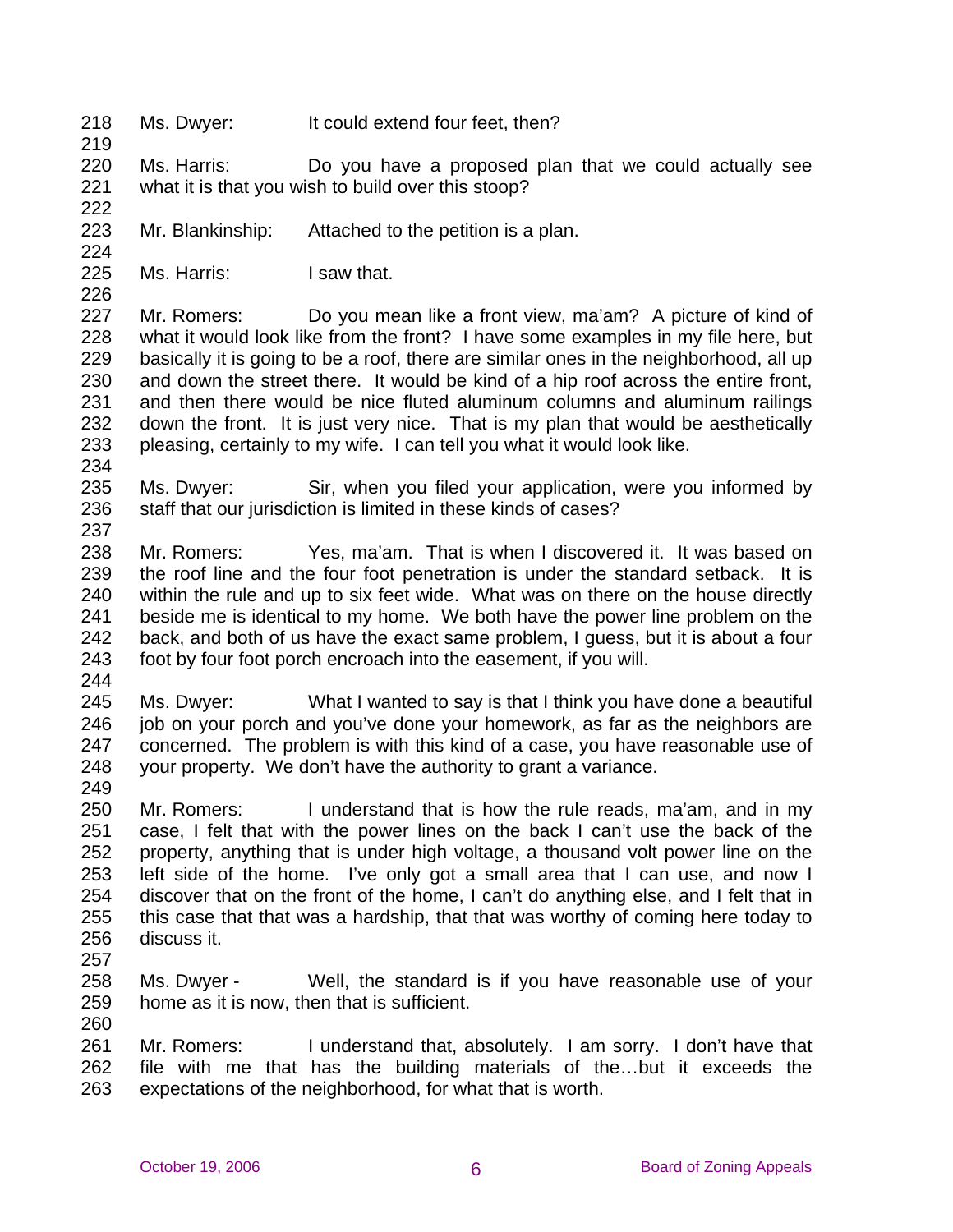265 266 Mr. Kirkland: What is the distance from the rear of your house to the power line back there?

268 269 270 271 272 273 Mr. Romers: The physical center of the power line is 15 feet behind my house. The easement is on both sides of the physical center, it is a triple line actually, so it is actually one line that is closer than that. They are maybe six feet wide. The easement on each side of the power line from Dominion Virginia Power is 15 feet, so the 15 feet from the center of that power line is right to the back of my bay window on the back of the house, exactly to that.

274

294

296

264

267

275 276 Mr. Blankinship: And does this plan show that your shed is in that easement?

277 278 279 280 281 282 283 284 285 286 287 288 Mr. Romers: Yes. That shed was on the property when I bought it. In reality, it is underneath the easement and correctly should be shoved back outside of that, but it is where it was when I bought it. I talked to the power company about moving the power lines and why they are there, and I have been through the whole process, and I guess it is just from fairly poor planning at the time when it was done like that, because they were relocated when the development was done, but no one, the right people, whoever were not involved in moving them to the back of the property line, and they want astronomical money to move these lines. These lines power everything down through Bottoms Bridge. It has nothing really to do with the neighborhood in which we are in. Our neighborhood is underground power.

289 290 291 292 Ms. Harris: On the site map, do you have access to that, Mr. Romers? At 401 and 413, I was looking at the footprint there where the porch seems to extend.

293 Mr. Romers: What document are you looking at?

295 Ms. Harris: The site map.

297 298 Mr. Romers: What I gave you?

299 300 301 Ms. Harris: No. It goes more to the right. Do you see 401 and 413? Are you familiar with those homes?

302 303 Mr. Romers: I am familiar with those homes. Yes, ma'am.

304 305 306 Ms. Harris: Do they have what you want to construct? Is that similar to what you have in mind for your home?

307 308 309 Mr. Romers: Well, looking at 401 and 413 here, I am not completely sure. There are at least six homes on the block there that have the same porch that I want to build, except the building materials used were, let's say, builder grade,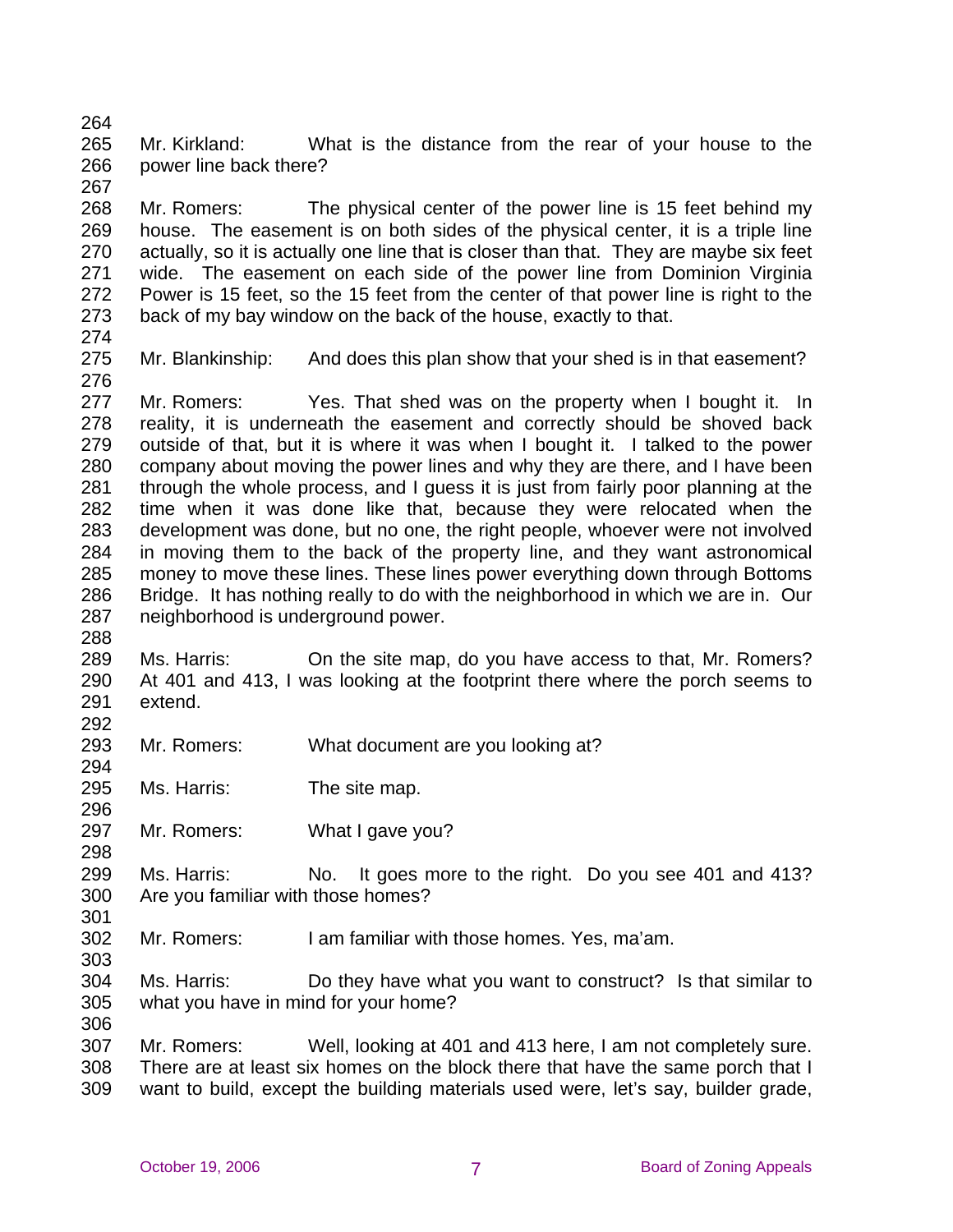310 311 312 313 314 315 316 317 and it was that kind of neighborhood at that time, and the materials aren't usually state of the art materials, fluted aluminum columns and that kind of thing, so the physical look, ma'am, to answer your question, is identical. I don't know if 401 has it. I know that directly across the street from me, 308, is that a house? The home directly across the street has the exact same porch that I want to build. It is just three quarters width on the house as opposed to full width, and down the street, about 408 or just to the right of 408 is another home that has the exact full width porch identical to what I want to build.

318

319 320 Ms. Dwyer: But there is no evidence that those porches protrude into the setback?

321

322 323 324 325 326 327 328 329 330 331 Mr. Romers: Oh, I am absolutely sure, ma'am, they don't. You can look at the line up of those two homes, 301 and 305. The power line runs right behind those two homes and then turns in my side yard and goes across the street and after I got into this and realized it, you can go line up beside those two brick walls with the fronts of their house and you won't see any other home down the rest of the street, because they have built to the front of the property right up to the setback, too, I guess, to maximize the size of the home that sits between the easement line and the setback line. No ma'am. No one else, as far as I know, in that neighborhood, would be requiring a variance or violating the setbacks, the ruling that exists today.

332

338

340

343

346

348

333

334 335 336 Mr. Nunnally: Are there any other questions from the Board or staff? Hearing none, that completes the case. We will let you know in a little bit, sir.

337 Mr. Romers: Thank you.

## 339 **DECISION:**

341 342 Mr. Nunnally: All right, A-39-2006, Mark W. and Priscilla Romers. Do I have a motion on that?

344 345 Ms. Dwyer: I move that A-39-2006 be denied because the applicant has reasonable beneficial use of the property without the variance.

347 Mr. Wright: I second the motion.

349 350 Mr. Nunnally: We have a motion by Ms. Dwyer and a second by Mr. Wright to deny. All in favor say aye. All opposed say no. The case has been denied.

| 353 Affirmative: | Dwyer, Harris, Kirkland, Nunnally, Wright |  |
|------------------|-------------------------------------------|--|
| 354 Negative:    |                                           |  |
| 355 Absent:      |                                           |  |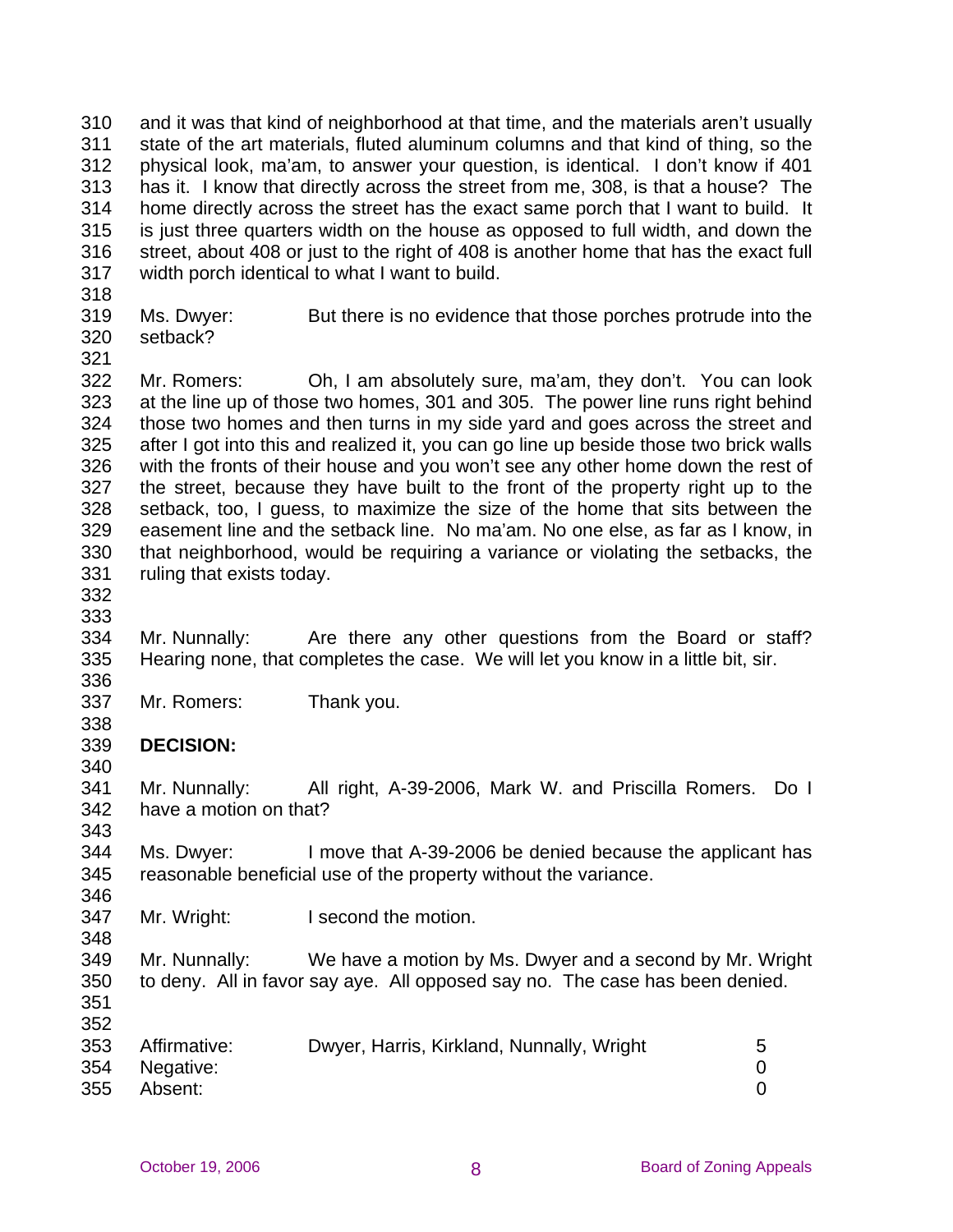- 356
- 357

358 359 360 361 362 After an advertised public hearing and on a motion by Ms. Dwyer, seconded by Mr. Wright, the Board **denied** application **A-39-2006** for a variance to build a front porch at 305 Green Hollow Lane (Hunters Run) (Parcel 829-714-1666), zoned R-3, One-Family Residence District (Varina).

363 364 Mr. Nunnally: Now we have the minutes for July 27, 2006. I think that is the one we deferred until this month.

365

366 367 368 369 370 371 Ms. Dwyer: I have a few changes. Page 5, I think the word should be "some" and that is on line 185 and line 188, and on page 13, the word "a human" should have been "opinion." That was on line 546, page 13. On page 16, I think Mr. Wright may have made the statement beginning on 715. Mr. Wright, you might want to check that.

372 373 374 Mr. Wright: I had all that stuff and reviewed it at the last meeting, and I don't know what I did with it.

375 376 377 378 Ms. Dwyer: Well, you made the motion and that paragraph is part of the motion, and then I seconded it, and it is transcribed and said that I made the supporting statement for the motion and then seconded it.

379 380 Mr. Wright: Yes, that does not make any sense.

381 382 383 384 385 386 387 Ms. Dwyer: Let's attribute that to him. It is nothing real bad in there. Then on page 22, line 954, I think the word "under" and "use" on that line were erroneously repeated from the line afterwards, so just omit the word under and the word use on line 954. I have just a few more. Page 30, line 1318, "restoring" instead of "storing." And then on line 1334, "highest use" instead of "logical use." Then, on page 59, line 2590, "to agree" instead of "in agreement." That is all I have.

389 390 Mr. Nunnally: Does anyone else have any corrections to the July minutes? Do we have a motion on that?

392 Ms. Dwyer: I move they be approved as amended.

394 Mr. Kirkland: Second.

396 397 398 Mr. Nunnally: Motion by Ms. Dwyer and seconded by Mr. Kirkland. All in favor say aye. All opposed say no. The minutes of the July meeting are approved.

399

388

391

393

395

400 401 On a motion by Ms. Dwyer, seconded by Mr. Kirkland, the Board **approved** the Minutes of the **July 27, 2006** Henrico County Board of Zoning Appeals meeting.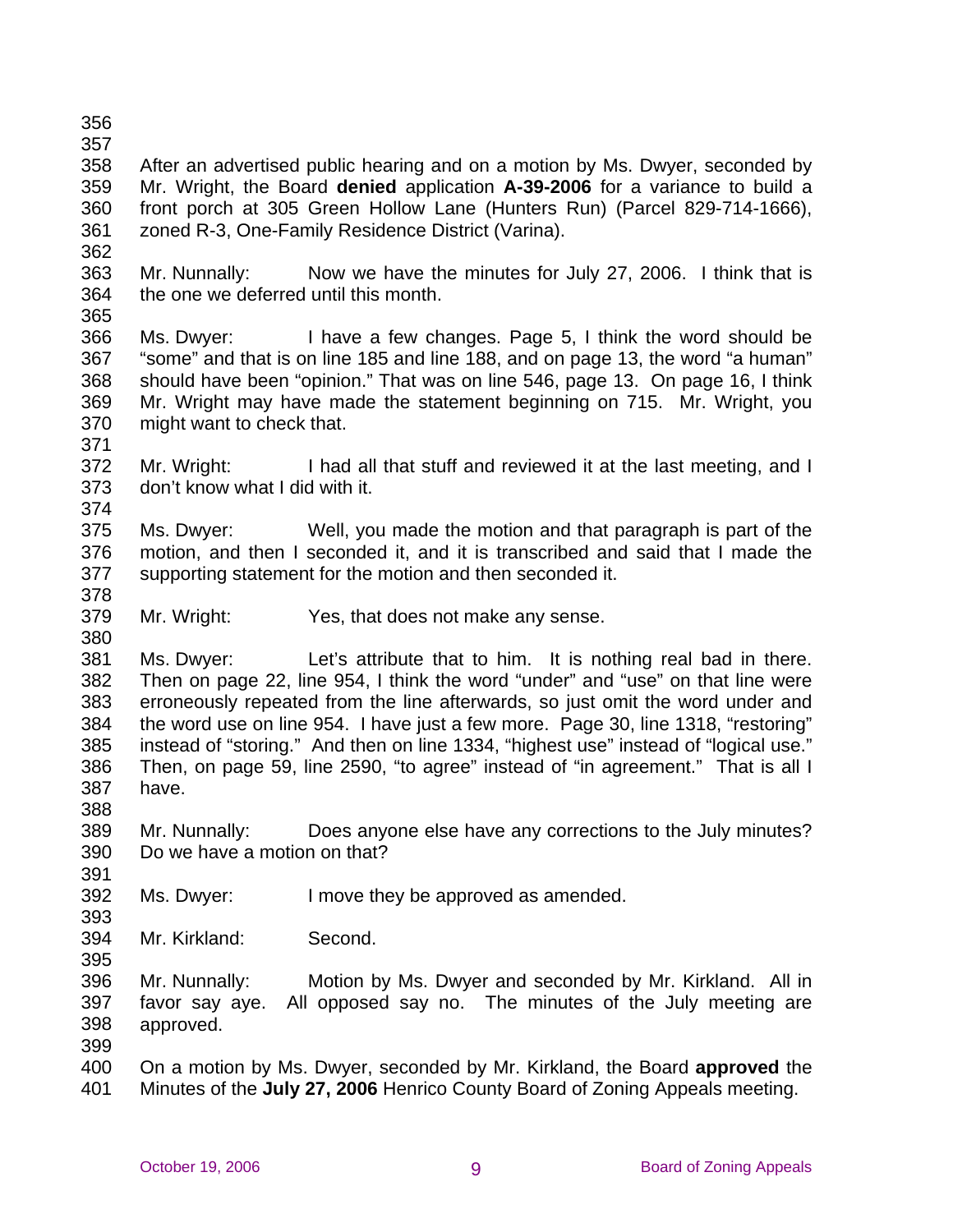| 402<br>403                      |                                                                                                                              |                                                                                                                                                                                                               |                          |  |  |
|---------------------------------|------------------------------------------------------------------------------------------------------------------------------|---------------------------------------------------------------------------------------------------------------------------------------------------------------------------------------------------------------|--------------------------|--|--|
| 404<br>405<br>406               | Affirmative:<br>Negative:<br>Absent:                                                                                         | Dwyer, Harris, Kirkland, Nunnally, Wright                                                                                                                                                                     | 5<br>0<br>0              |  |  |
| 407<br>408                      |                                                                                                                              |                                                                                                                                                                                                               |                          |  |  |
| 409<br>410                      | Mr. Nunnally:                                                                                                                | The August minutes.                                                                                                                                                                                           |                          |  |  |
| 411<br>412<br>413               | Mr. Wright:<br>I didn't see anything particularly in error. I move we approve<br>the minutes of the August 24, 2006 meeting. |                                                                                                                                                                                                               |                          |  |  |
| 414<br>415                      | Ms. Dwyer:                                                                                                                   | Second.                                                                                                                                                                                                       |                          |  |  |
| 416<br>417<br>418<br>419        | Mr. Nunnally:<br>The minutes have been approved.                                                                             | Motion by Mr. Wright, seconded by Ms. Dwyer that the<br>August 24, 2006 minutes be approved. All in favor say aye. All opposed say no.                                                                        |                          |  |  |
| 420<br>421<br>422<br>423<br>424 | meeting.                                                                                                                     | On a motion by Mr. Wright, seconded by Ms. Dwyer, the Board approved the<br>minutes of the August 24, 2006 Henrico County Board of Zoning Appeals                                                             |                          |  |  |
| 425<br>426<br>427<br>428        | Affirmative:<br>Negative:<br>Absent:                                                                                         | Dwyer, Harris, Kirkland, Nunnally, Wright                                                                                                                                                                     | 5<br>0<br>$\overline{0}$ |  |  |
| 429<br>430                      | Mr. Nunnally:                                                                                                                | September minutes.                                                                                                                                                                                            |                          |  |  |
| 431<br>432<br>433               | Ms. Dwyer:                                                                                                                   | I move we approve the minutes.                                                                                                                                                                                |                          |  |  |
| 434<br>435                      | Ms. Harris:                                                                                                                  | Second.                                                                                                                                                                                                       |                          |  |  |
| 436<br>437<br>438<br>439        | Mr. Nunnally:                                                                                                                | Motion by Ms. Dwyer, seconded by Ms. Harris that we<br>approve the minutes of the September 28, 2006 meeting. All in favor say aye. All<br>opposed say no. The September 28, 2006 minutes have been approved. |                          |  |  |
| 440<br>441<br>442<br>443        | Zoning Appeals.                                                                                                              | On a motion by Ms. Dwyer, seconded by Ms. Harris, the Board approved the<br>minutes of the September 28, 2006 meeting of the Henrico County Board of                                                          |                          |  |  |
| 444<br>445<br>446<br>447        | Affirmative:<br>Negative:<br>Absent:                                                                                         | Dwyer, Harris, Kirkland, Nunnally, Wright                                                                                                                                                                     | 5<br>0<br>0              |  |  |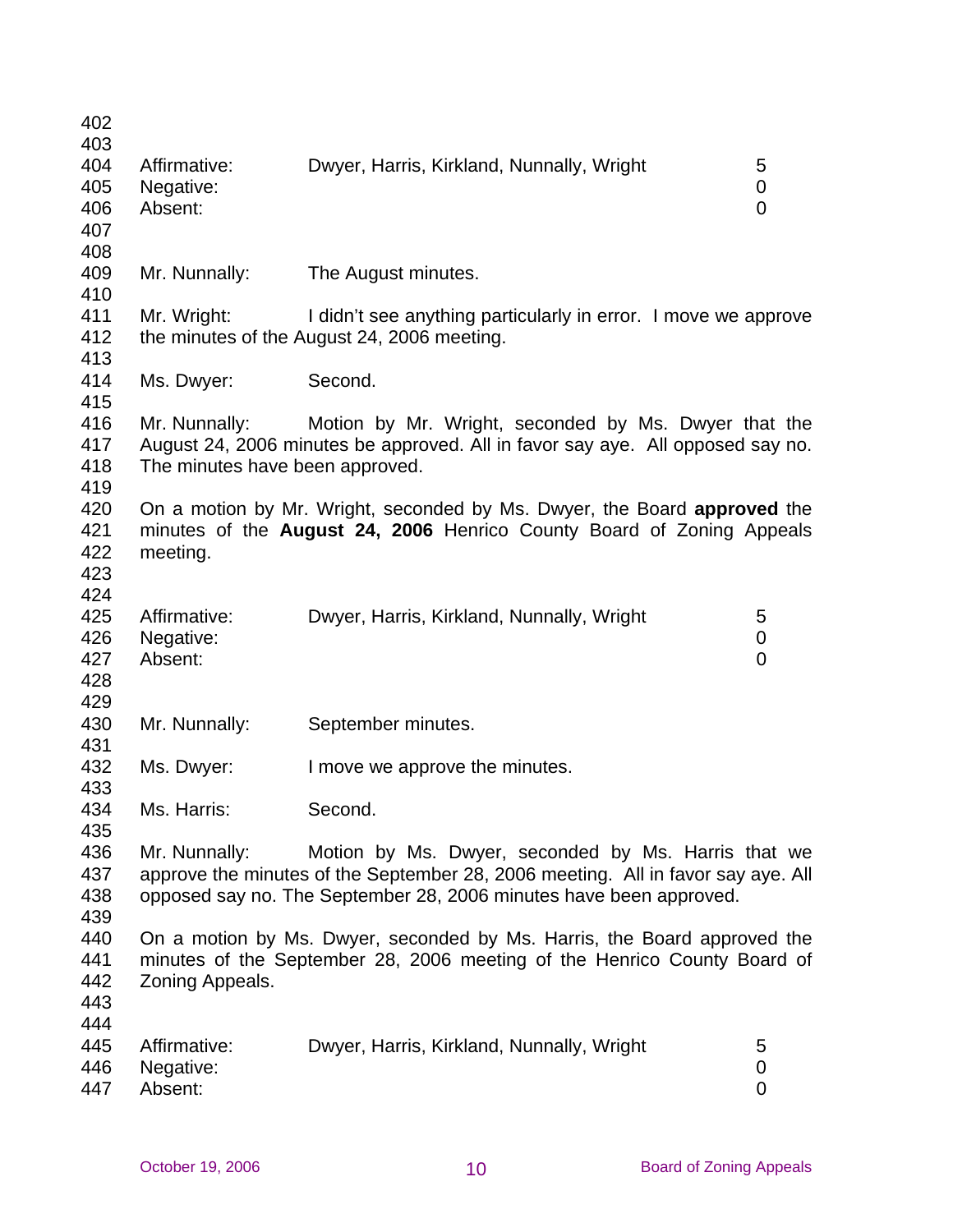448

## 449 450 451 **Presentation by Assistant County Attorney Tom Tokarz on the recent Virginia Supreme Court decision in Cherrystone Inlet, LLC v. Northampton County Board of Zoning Appeals, 271 Va. 670 (2006)**

452 453

454

456

Mr. Nunnally: Now we have Mr. Tokarz. Is that right?

455 Mr. Tokarz: Yes, sir.

457 Mr. Nunnally: Good morning, sir.

458

461

459 460 Mr. Tokarz: Good morning, Mr. Chairman, and members of the Board. I was asked to tell you about the law, so here I am.

462 463 464 465 466 Members of the Board, what I have done is sort of summarize for you the facts of this case because I know that in your Board packet the case was sent to you. They are a little confusing so I tried to decode it for you in the statement of facts up there, and rather than read it all, I will give you a second to read it yourself, and then I will tell you what I think the significance of this case is.

467

468 469 470 471 472 473 474 475 476 477 478 479 480 481 482 483 484 485 486 487 488 489 490 491 492 493 Mr. Chairman, I think the significance of this case, now that you have had a chance to read through the facts, this is the Supreme Court's most recent application of the Cochran standard, which Ms. Dwyer referred to in the last case that you heard, because basically the Board of Zoning Appeals, according to the Supreme Court, does not have the authority to grant a variance in any case where the owner has reasonable beneficial use of the property taken as a whole. This particular case is their application of that standard to the situation where after ordinance provisions went into effect, lots were created and a variance was requested on the basis of a lot created after the effective date of the ordinance. The Supreme Court held, and this is one of the most important parts of the case, that if you create the lots after the effective date of the ordinance requirement, the owner may not come to you and ask for a variance for each of the new lots, because those lots were not in existence at the time of the ordinance and the proper application of the Code is to consider all of the lots together, taken as a whole, and in that particular situation because the four lots that were unbuildable under the ordinance at the time of the variance request were part of the entire parcel and that the entire parcel, when taken together, could be used for a residence, the BZA properly denied the variance and, therefore, the Supreme Court upheld the BZA. Now, I think the implication of this is very important, and I think it has bearing on what Ben is going to be talking to you about probably at your next meeting, and that is the time of the creation of the lot is critical, based on this decision, to the determination of the property taken as a whole. And I read this decision to say that you have to evaluate the date of the creation of the lot in relation to the ordinance provision that is being requested for relief in making your determination of the property taken as a whole. I think this has implications, particularly with respect to family subdivisions, and what I have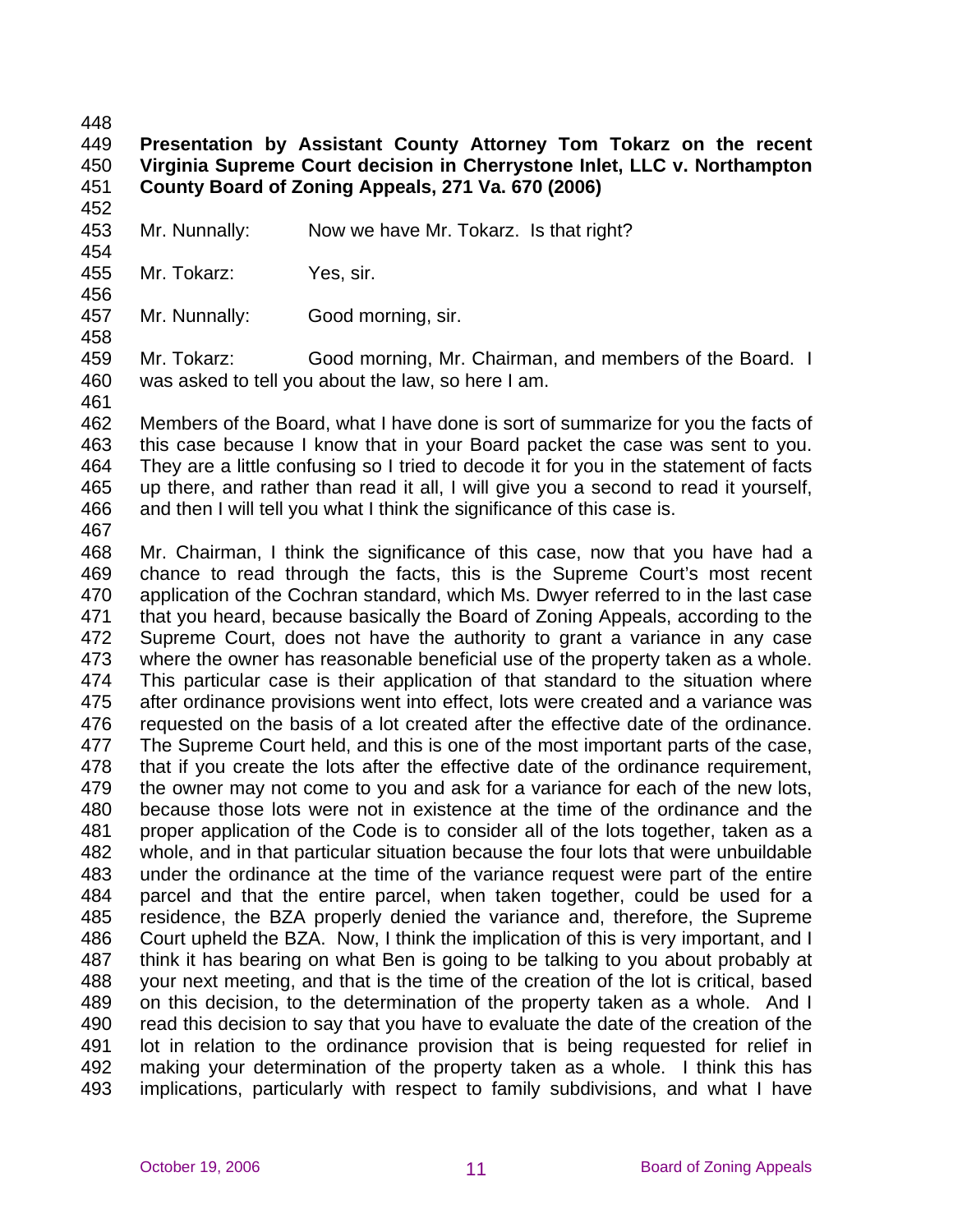494 495 496 497 498 499 500 501 502 503 504 505 506 507 508 509 510 511 512 513 514 515 516 suggested to Ben is that when he comes back with his presentation, that we specifically address family subdivisions as one piece of the analysis, because that is an important part of some of the types of cases that come before you, and I'd like to at least offer you our guidance or our view of the law so that you have the benefit of that in making your decisions. So, that is what I believe the significance of the case is, and this has been one of those questions that needed to come up before the Supreme Court to help flesh out the Cochran case. I think we now know the answer to this piece and there is one remaining question, I think, that is not explicitly stated here, but it is going to have some impact on what you have in some cases that may come before you, and that is what I want to work with Ben on in presenting his presentation and it is this question: What is the effective date of the ordinance that you use to determine whether the lots that occurred before the effective date or after the effective date, and, as you know, the County has had a Zoning Ordinance from at least the 1920s. We know, for example, from the State Fair case that the Zoning Ordinance in effect in 1959 was critical in that case. We know from the Hanover Trailer Park case that the Zoning Ordinance in effect in 1941 was critical, and so what I think what this case really stands for is that an additional piece of the analysis that staff will have to do is to say to you, #1, What is the Zoning Ordinance provision for which relief is being granted, and #2, When did that Zoning Ordinance provision come into effect, and then #3, When did the lot for which the variance is requested, when was that created? I think those are now the factors to be considered in applying the taken as a whole test of Cochran and Cherrystone Inlet.

517

518 519 Mr. Wright: One thing, Mr. Tokarz, that I think this thing also emphasizes is, what is the meaning of reasonable beneficial use.

520

521 522 Mr. Tokarz: Yes, sir. They quoted this.

523 524 525 526 527 Mr. Wright: It is used as a valuable waterfront amenity and appurtenance construction, so they hung that case on that, and that provided what they considered a reasonable use of the property, so that gives us something we will have to wrestle with as to what is a reasonable use of the property taken as a whole.

528

529 530 531 532 533 534 535 536 537 538 539 Mr. Tokarz: Well, I think you are right, Mr. Wright, and I think my suggestion is that as that part of the opinion gets read, it gets read in conjunction with the three specific situations that were at issue in the Cochran case, and those, my recollection is and I don't have Cochran right here in front of me, involves putting an accessory building on the property, and in that particular case, the court said you can't put an accessory building on the property in violation of the ordinance requirements because you can have a house and you already have a house on the property. I know there is another case, for example, where there was, that came before you, some months ago, where a garage was built I think 19 feet when the Ordinance only permitted 15 feet, and you denied the variance for that because they had reasonable beneficial use of the property.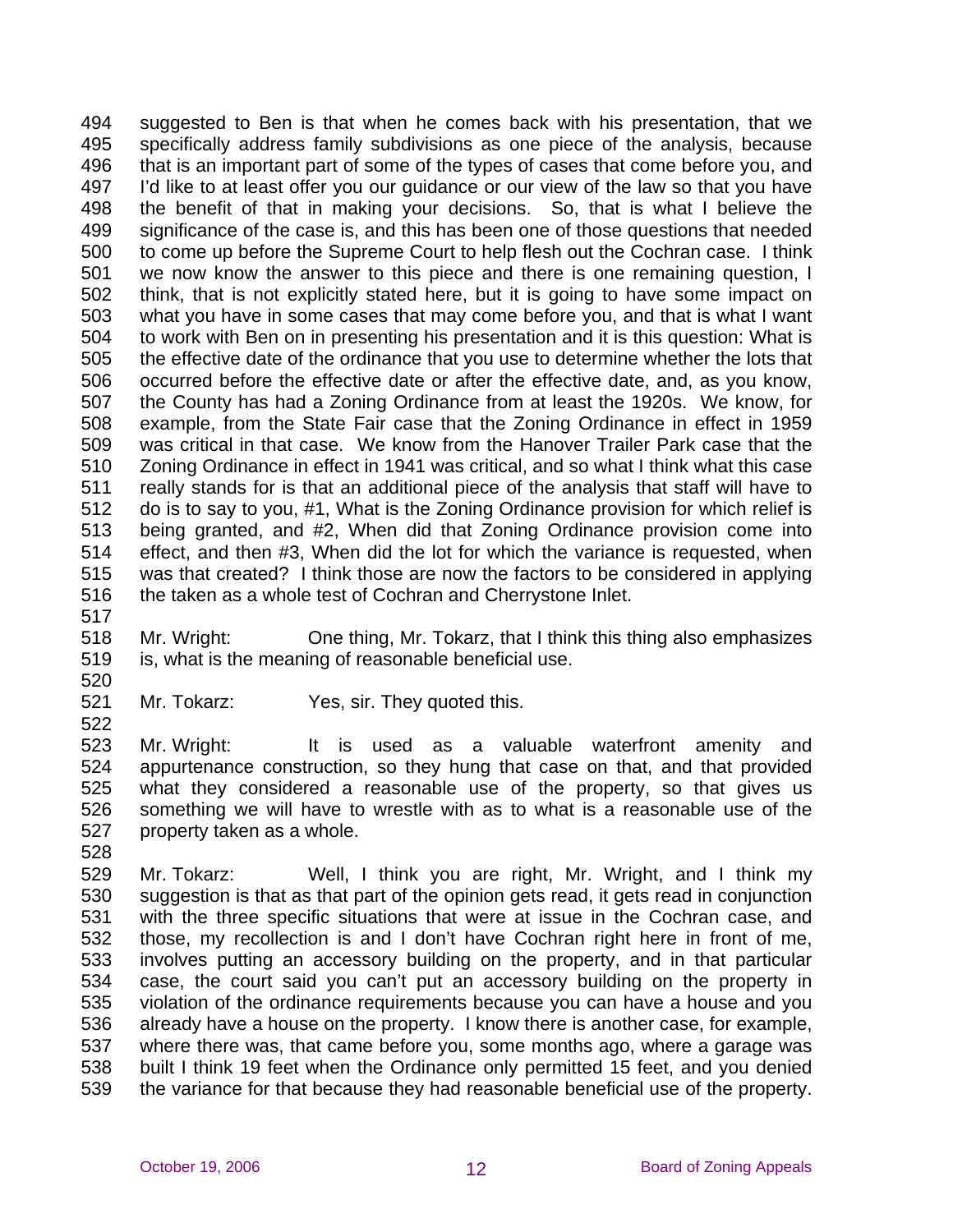540 541 542 543 544 545 546 547 So, the bottom line is, the way I understand Cochran and Cherrystone and the Statute taken together as interpreted by the Supreme Court is that if the property, as it existed at the time the Ordinance provision that is being requested for relief from, if the property taken together at that particular part, had a reasonable beneficial use, then as an administrative body, the BZA does not have the authority to grant a variance to give relief from that provision. The avenue for relief is properly then to the Board of Supervisors rather than to the Board of Zoning Appeals.

548

549 550 551 552 553 Ms. Dwyer: That seems almost as radical as Cochran in a sense, because as you point out, they could have had five waterfront lots, yet the Supreme Court says one is enough and instead of the other four lots, you get a lot of space around you and that is enough of a beneficial use to satisfy the court.

554 555 556 557 558 559 560 561 562 563 564 565 566 Mr. Tokarz: I will give you another example that you may remember, and it goes back 10 years, so I am not sure, I am not positive whether it came before you or came before the Board of Supervisors, but there was a marina case down in Varina where there was 23 acres of property on the James River, and it is a beautiful piece of property, and the developer came in and requested to put a subdivision on there in violation of the floodplain requirement, and the case was litigated and the court found in favor of the denial of the use permit for the property, because they said, "You can use the property not the way you want it, but you can have use of the property. You can have a tremendous single-family residence down there with the most private of marinas in this protected inlet," and that was sufficient to prevent a taking, and on that basis, they denied the use permit request. That went to the Supreme Court of Virginia and they found no error.

568 569 570 571 572 573 Mr. Wright: That is my point, because they put emphasis on the definition of what is a reasonable beneficial use of the property taken as a whole, and most of these cases that are facing us now don't have residential on them. It is unimproved property, the face of this property. In other words, could this be used for farm land? Is that a reasonable use of the property? If it is, then we don't have the authority to grant any variance.

574

567

575 576 577 578 579 580 581 582 583 584 585 Mr. Tokarz: That is correct, and Mr. Wright, that actually came up in the marina case because that was one of the uses that we identified for the property, and the court in its opinion specifically said as long as there are any uses under the zoning ordinance that are reasonably beneficial uses, even if they are not the uses that the owner would ever consider doing, we have to defer to the Zoning Ordinance and find against the use permit. In that particular case, and really, I think ultimately, the point here of Cochran and Cherrystone is that it is ultimately up to the Board of Supervisors to decide and the Zoning Ordinance what uses they are going to permit, and what requirements they are going to impose, unless they prevent the owner from doing anything that is of value on the property. Now, I will give you the contrast. The contrast is that had the evidence in a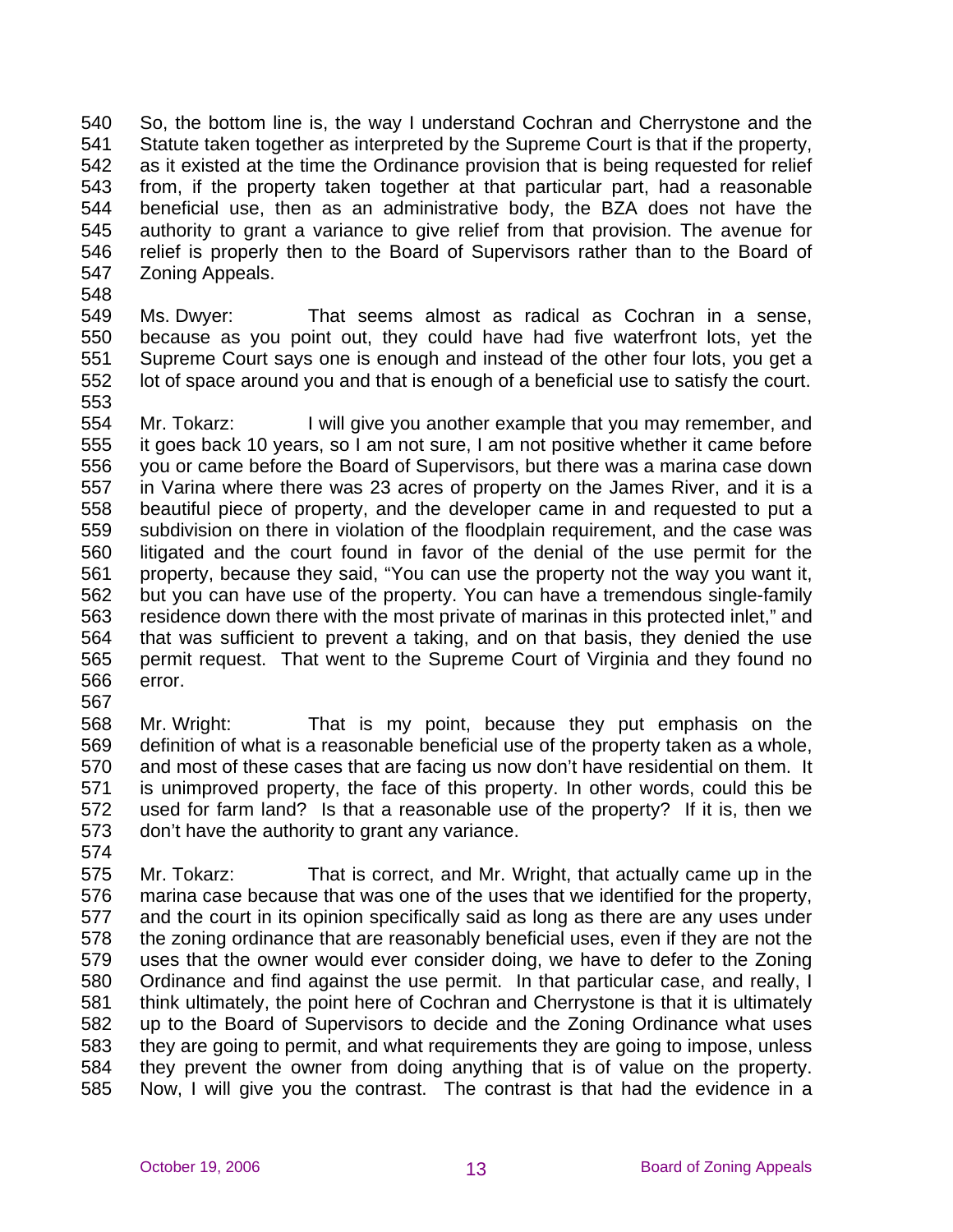586 587 588 589 590 particular case shown that the only use of the property was as vacant land, that somebody could enjoy for the enjoyment of nature, that probably would not suffice. But, if the property can be used for agricultural or if it does have a recreational use for putting a marina on there, even though it is in the flood plain, then that is usually going to be deemed to be sufficient under the case law.

592 593 594 Ms. Dwyer: In Cherrystone, they almost said that. They almost said these four lots, you can enjoy them as vacant property that is an appurtenance to their home and…

595

599

591

596 597 Mr. Wright: That is water front. It has a view. That is the crux of it.

598 Ms. Dwyer: I don't think that the waterfront piece of it was...

600 601 602 603 604 605 606 Mr. Tokarz: I agree with Ms. Dwyer. I think that is a factor that they considered in there, but had it not been on the waterfront, I think when you look at the other cases that were decided in the Cochran decision, the fact that the property itself could be used for a beneficial use was sufficient. Had this property been in a wooded area and the lots were unable to meet setback requirements, but you still could put the house on it, I think the court would have reached the same result.

607

608 609 Mr. Blankinship: So, what if the lots had been divided before the regulations came into effect?

610

611 612 613 614 615 616 617 618 619 620 621 Mr. Tokarz: If the lots had been divided before the regulations came into effect, then what the court would have looked at is under 15.2-2309.2, the language that is in the Statute, the BZA would then be entitled to look at, and here is the Code section, it says, "When a property owner can show that his property was acquired in good faith and where by reason of exceptional narrowness, shallowness, size or shape of a specific piece of property at the time of the effective date of the ordinance, then you go and you go through the factors about hardship and whether you can use the property and that type of thing. So, the answer to your question is if the lots were created prior to the Ordinance, then the BZA would certainly have the authority to consider the variance, using the statutory factors that are in here.

622

623 624 Mr. Blankinship: And you wouldn't look at Lot 5 as being an appurtenant to Lot 1. You would look at them as separate parcels.

| <u>vc</u> v |             |                                                            |
|-------------|-------------|------------------------------------------------------------|
| 626         | Mr. Tokarz: | Yes. I think you would be able to look at them as separate |
| 627         | parcels.    |                                                            |
| 628         |             |                                                            |
| 629         | Mr. Wright: | You wouldn't take them as a whole? That is the key.        |
| 630.        |             |                                                            |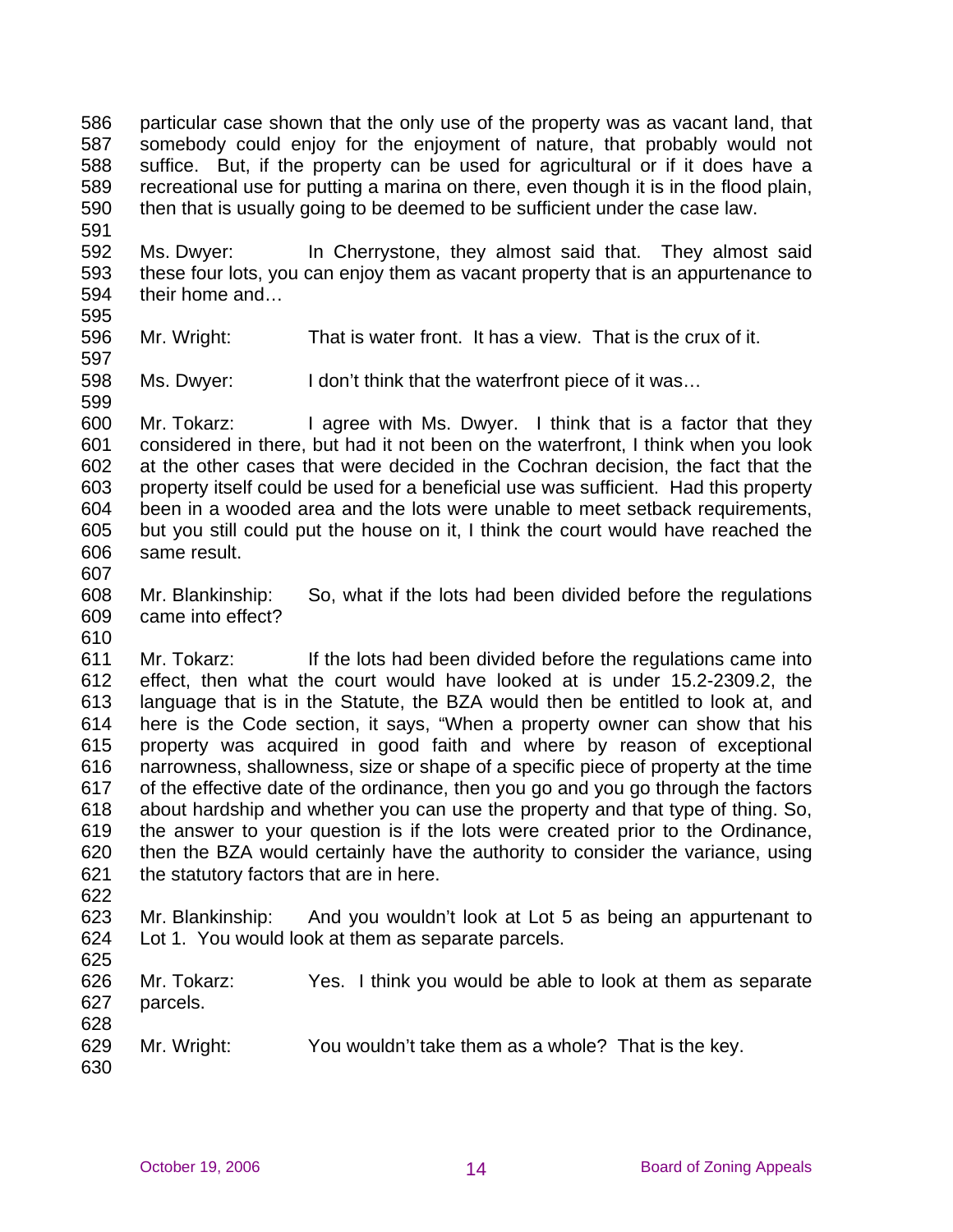- 631 632 Mr. Tokarz: That is correct, if the division occurred prior to the Ordinance, then they are not taken as a whole at that point.
- 633

634 Mr. Wright: You can't take them as a whole.

635 636

637

Mr. Tokarz: Right.

638 639 640 Ms. Dwyer: So staff is then going to, for each of the cases that comes up from now on, staff is going to talk to us about when the Ordinance took effect and how that relates to the particular facts that are presented. Is that right?

641

642 643 644 645 Mr. Blankinship: Yes, and we have usually mentioned that in some way in the report, but it is going to be a major part of the analysis. Now it is important in the Cochran analysis.

646 647 648 649 650 651 652 653 654 655 656 657 Ms. Dwyer: One of the issues that I see in addition to when the Ordinance took effect is what constitutes the division? In this case, on the tax map these were separate lots, but the Court wasn't persuaded that that was a sufficient division to count, and since we get a lot of cases where somebody has actually had a survey. They have divided the property, and they filed the plat in the Record Room with the County, so if anyone goes to do research, they find that this is Lot 2, this is Lot 3 in the filed plat, even though they haven't had subdivision approval, and then they sell lots and the unwitting buyer thinks they've got a lot that constitutes a lot, but under this case they may not, or may they? I guess that is my question. Does that constitute a division? Let's say that occurred before the Ordinance took effect. They have platted it, but it has not been approved under the Subdivision Ordinance.

658

659 660 661 662 663 664 665 666 667 668 669 670 Mr. Tokarz: I am not sure I know the answer, and the court struggled with the question. They said that in the introductory fact, they said they couldn't tell from the chain of title exactly how the divisions occurred. They were shown on the tax map as separate parcels and I think what made this case more simple was the fact that they didn't come in and ask for variances to build on the parcels that were shown on the tax map. They came in and they divided it in an entirely different way, a new way, and they wanted to get variances for the new lots, and the new lots had been created after the Ordinance, so that was a fairly straightforward analysis. What is going to be harder are the ones you are talking about. What about the lots that were created in 1941 down in Varina, and they weren't subdivided because you didn't have to subdivide for the divisions they made back then, and the answer is that Ben is going to have to wrestle with it.

671

672 Ms. Dwyer: So are we.

673

674 675 676 Mr. Tokarz: It is like everything else. I think it is going to have to be a case by case analysis to do that, and some of it is going to be hard to seize out, because the chain of title is not going to be clear, but I think what is interesting is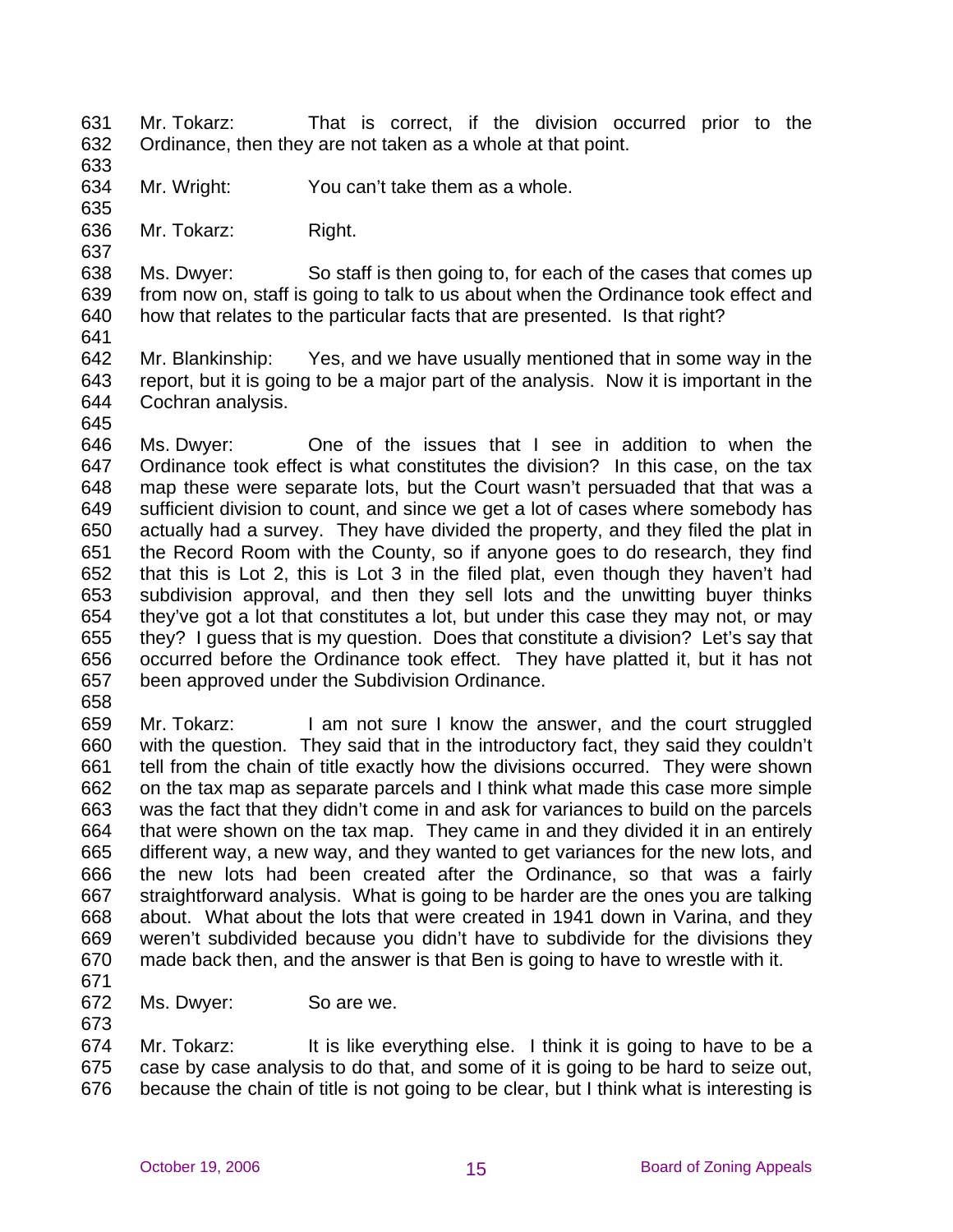677 678 679 680 681 682 683 684 685 686 the Supreme Court did not treat the tax map parcels as one of them, and part of it, I think, was because if you looked at the description of the different sizes of the parcels, some of them were relatively large and some of them were very small. One of them was .302 of an acre and then another one was 2.301 acres, and the court said in their footnote #1, "These parcels bear no discernable relationship to the lots of which variance was sought." So, what I envision, and I don't have a diagram, a diagram would have been great, is this long strip of land. It had these funny little divisions on the tax map, the developer bought it, and then he said, "Well, I can't sell them like this, so I am going to block them out like regular subdivision lots, and then I am going to get variances for them."

687

688 689 690 691 Mr. Blankinship: And that is the sort of thing we see in our office all of the time, where people buy these older exception lots, these 25 and 35 foot wide lots, and want to know how they can sort of consolidate and re-subdivide, so that is a live question for us.

692

693 694 695 696 697 698 699 700 701 702 703 704 705 706 707 708 709 710 711 712 713 714 Mr. Tokarz: It is a live question, and a family subdivision question is a live question. I will put in my one plug in advance, so you'll hear a lot about this. I believe, based on the statute itself, and the Attorney General's opinion, and his opinion was issued October 6, 1989. I will actually ask Ben to attach this to his little report to you, so you will have the benefit, because this opinion describes the purpose of the family subdivision process, what the intent is, but one of the points is, and I think this is a point that I would hope would not get lost, is that the family subdivision statute is designed to provide an easy and expeditious way for families to divide their property without having to go through the subdivision ordinance process. It does not provide a provision that allows a family subdivision to escape the requirements of the zoning ordinance, and that is a critical distinction, because what comes before you are variances from the Zoning Ordinance, not variances from the subdivision, and so what I think the intent of the legislature is that if you are going to do a family subdivision, that that family subdivision should be done in such a way that the lots created comply with the zoning ordinance if you plan to use them for anything other than agriculture or vacant land. That is my understanding. We will flesh that out for you in the report that Ben gives you on these public road frontage things, because that is one of the questions that comes before you is a lot created in a family subdivision, and it doesn't have public road frontage, can you give it a variance and my thought is that in many cases you probably don't have authority to do that, but we will explore that further, and we will give you those opinions.

715

716 717 718 719 720 721 722 Mr. Wright: Is this something, Mr. Tokarz, that the Board of Supervisors ought to be beginning to look into, because right as we go forward, they are not making any more land. We have got what we have got, and to get the prices, because the County will not extend roads through these current vast areas, especially in Varina. You've got open land and people are buying these little parcels and then coming in and wanting us to give them access to get to these properties of these parcels, and it looks like to me this is a problem that is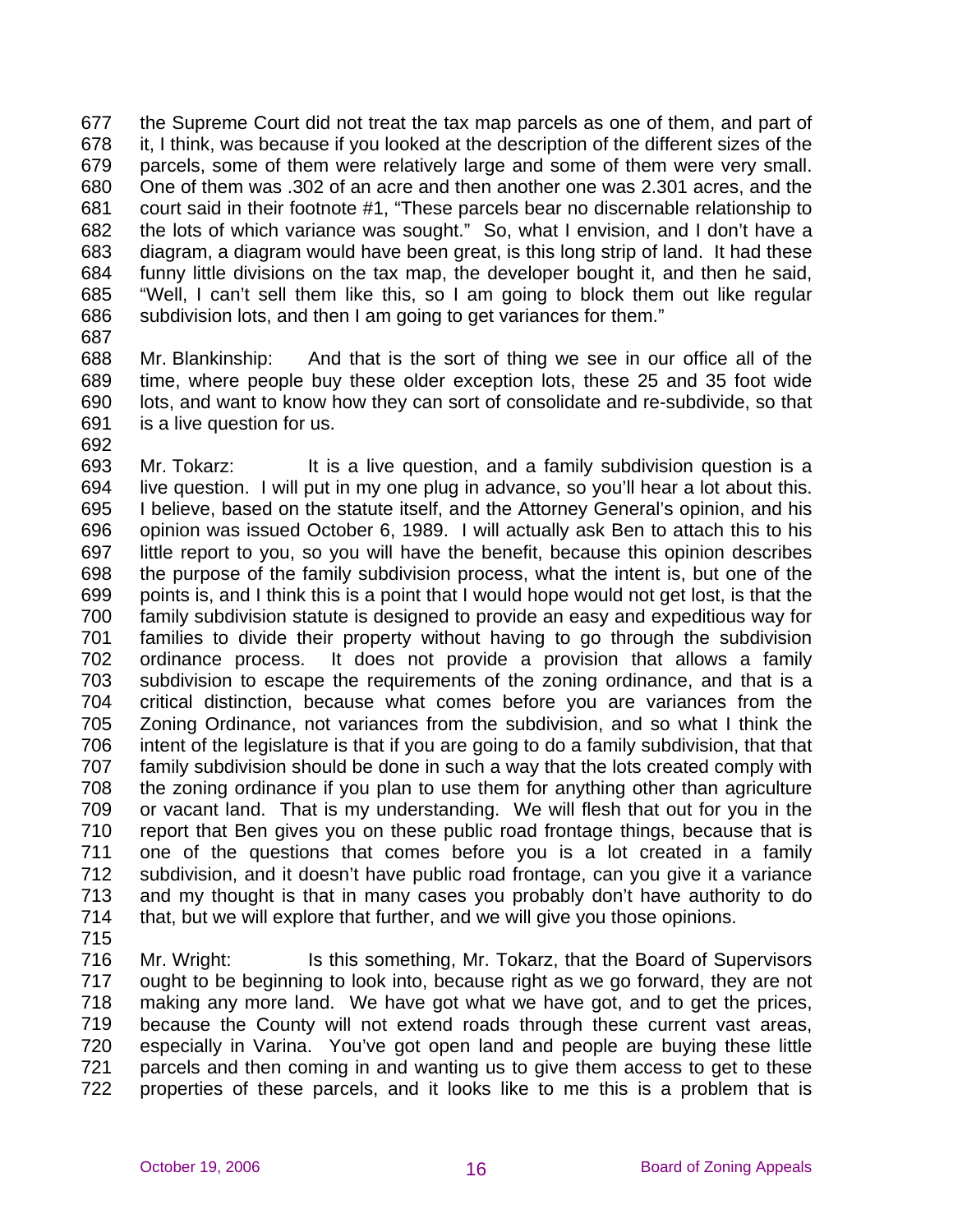723 724 increasing, every day, and it looks like to me it is something the Supervisors need to really begin to look at.

725

726 727 728 729 730 731 732 733 734 735 736 737 738 739 740 741 742 Mr. Tokarz: Well, Mr. Wright, one of the things that has occurred on occasions in the past, and those of you who have been around for a while will remember this, that on occasions when the Board of Zoning Appeals is facing a recurring situation where they think that legislative relief may be necessary, they have either adopted a resolution or directed the Secretary to request the Planning Office to bring it to the attention of the Planning Commission and the Board of Supervisors, and that certainly may be something you want to do after we have a discussion about the public road frontages at the next meeting and the meeting after that. The issue becomes - there is obviously a tension between the desire for families to do divisions for the family members to use their land, and the desire of the Supervisors and the populous as a whole to have good land use planning, and so you have controversies about things like flag lots. You have controversies about public road frontage. There is a whole host of planning issues that end up getting resolved in the Zoning Ordinance, but if you are seeing recurring problems come before you, that you think need to be addressed, that certainly is appropriate for you to ask the Planning Commission and Board of Supervisors to give that another look.

743

744 745 Mr. Wright: Yes, most of our agenda these days is made up of zero front setbacks.

746

748

750

747 Mr. Blankinship: Those are the only variances left.

749 Mr. Wright: Yes. We don't have anything else.

751 752 753 754 755 756 Mr. Tokarz: And, of course, the Board of Supervisors in enacting the Ordinance and amending the Ordinance can promulgate any regulations that they want to, and if they want to give relief as a general matter, they certainly have the opportunity to do that, and that would leave you all with an agenda where you all come and bang the gavel and…

757 Ms. Dwyer: At least have a special exception.

758 759 Mr. Tokarz: That is right.

761 762 763 Ms. Harris: We really would not need the Board. Let me ask this question. Who created the problem? Do you think the developer created the problem by…?

764

760

765 766 767 768 Mr. Tokarz: In Cherrystone? Absolutely. And I understand. You know, I have done this for 15 years now. I understand how the developers find a piece of land, excessively unusable or having great value because of waterfront property. What is interesting in this set of facts is, as I understand it, is that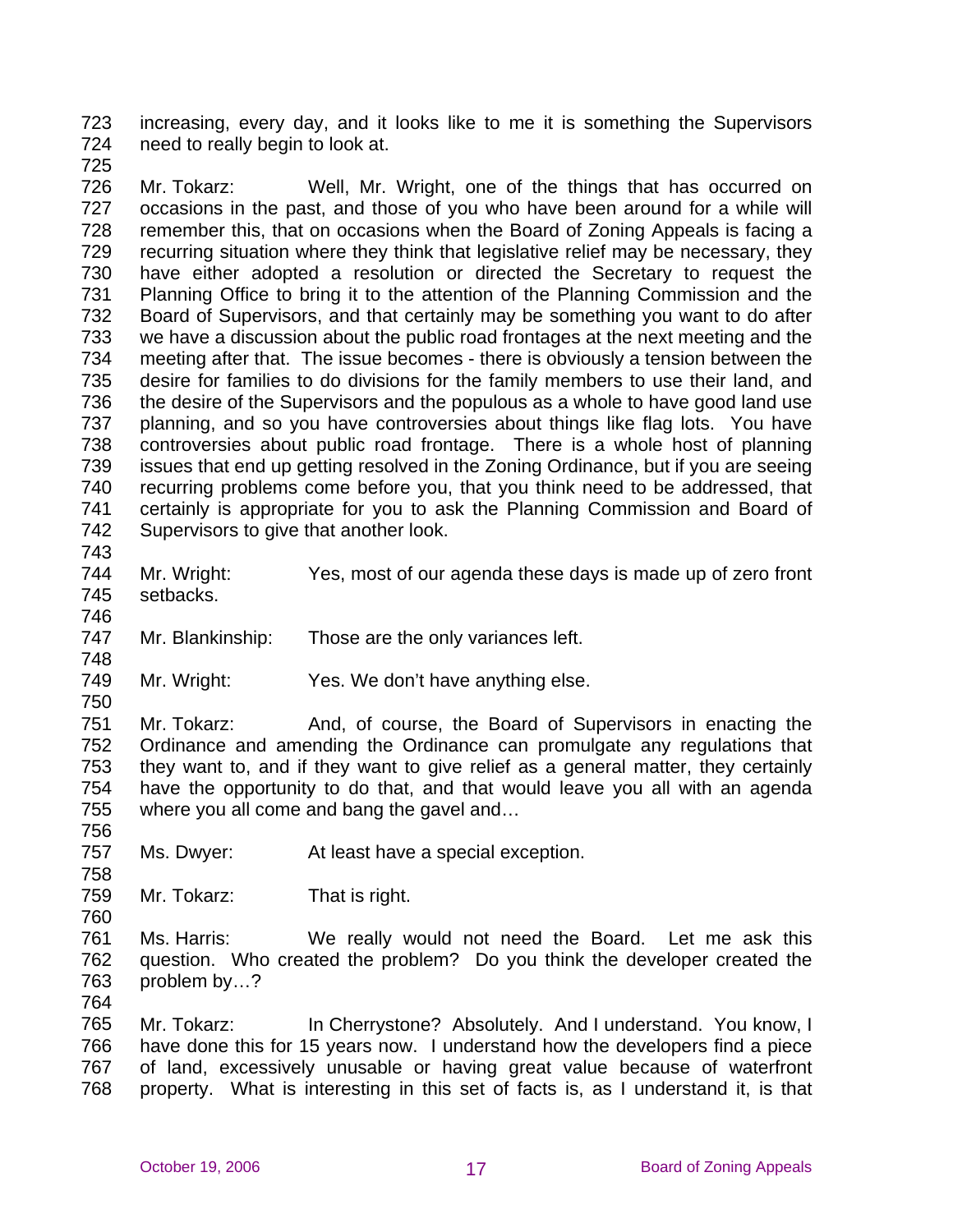769 770 771 772 773 774 775 776 777 778 779 because of erosion that the water line often covers the entire property. So it may have been that in this particular situation the developer said, "I will find a way to develop this property. All I have to do is go and divide these lots into parcels that can be built upon and then go and get a variance." Prior to Cochran, that would have been a lot easier to do. After Cochran, it is a lot harder to do, but if you read Cochran and read the prior cases to Cochran and case law nationwide about variances, really the variances are only designed to provide relief from unconstitutional takings. They have been granted in case law far more than what the original purpose of the variance process was for. It was really just to provide a way of preventing a confiscation of somebody's property, which is different from letting people do just what they want to do.

780

781 782 783 784 Ms. Harris: So you don't think that the Ordinance will cause overlapping setbacks, or everything to do with it, because that is the Code, but could there have been even more cases where overlapping setbacks would have created situations similar to this?

785

786 787 788 789 790 791 792 793 794 795 796 797 798 799 800 801 802 803 804 805 Mr. Tokarz: Well, as I understand the facts, the situation in Northampton was caused by the Chesapeake Bay Preservation Act Regulations. We faced the same thing in Henrico when we adopted the Chesapeake Bay Preservation Act Program in December of 1991. We spent probably two years drafting the Ordinance, and what we had to do was comply with good zoning, the existing Zoning Ordinance, the Subdivision Ordinance, Erosion and Sediment Control Ordinance, and the Chesapeake Bay Statute and the Chesapeake Bay Regulations. And, if you read 24.106.3, which is our Ordinance, you see that there are 14 different exceptions put into the Ordinance at the time because we realized that when we adopted the Ordinance it would have an impact on people who already have existing lots or pending applications. So, that is a long way of saying when you have new requirements to come in here, and this case will protect water quality in the Chesapeake Bay, there are always going to be concerns about the impact it is going to have on those lots and properties that get swept in there. Sometimes they are grandfathered in if the Statute will allow and other times you really can't do anything about it, because the General Assembly didn't want those lots to be developed, and that is what this particular case was. I don't think they had any choice given what the General Assembly had enacted and the Act itself.

806 807 808 Ms. Harris: Getting back to the landlocked lots that we have just in the Varina District, are we expecting individual families to construct public roads or at least pay for part of public road construction in order to use their lot?

809

810 811 812 813 Mr. Tokarz: I don't know the answer to that. I think that goes to a question of road policy and I really think that, Ben that might be something as a factual matter you can research and include. It is a good question, and I don't know the answer.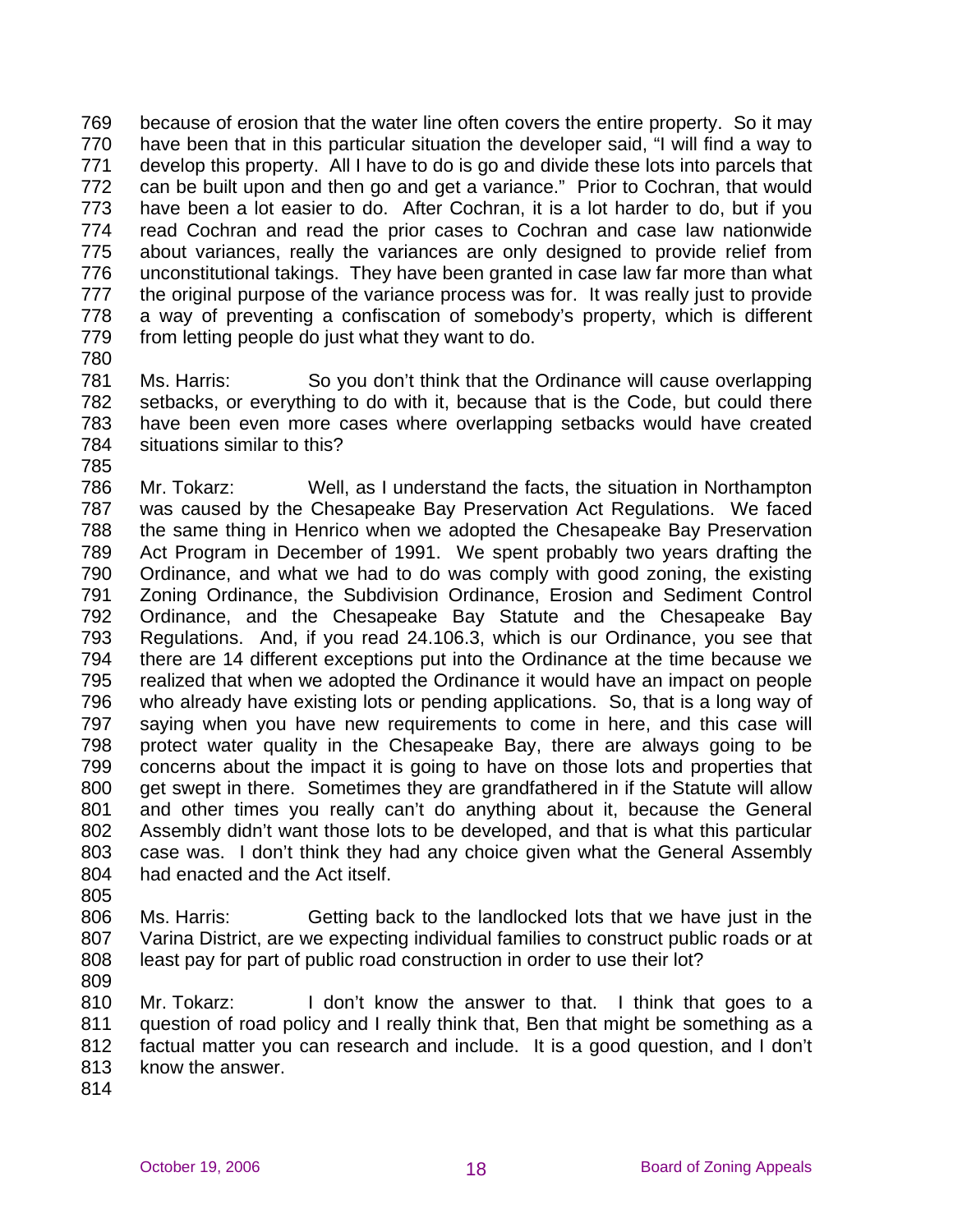815 816 817 818 819 820 821 822 Ms. Dwyer: Maybe have someone from Public Works either come or give some input about how, I would like to know how they view some of these lots that have been created and built on in Varina that have no road frontage, because do we need maybe a more detailed Thoroughfare Plan? Do we need a different policy in that part of the County where there are so few roads and so much patchwork development going on? I think that is a huge issue, because my concern is that 20 years down the road we are going to have houses where roads need to be, and we are not going to be able to get the roads we need.

823

824 825 826 827 828 829 830 831 Tom, I am intrigued by this, taken as a whole concept, because what that means is from now on, if somebody comes in with a lot they want to build on, they are going to have to look behind that lot and see, because that may not be the parcel that is "taken as a whole." That parcel if it was divided or subdivided from a larger piece of property last year may be just part of the property should be taken as a whole under this law, so we are going to have to look behind those individual parcels and determine where they came from and when they were divided to determine the law.

832

833 834 835 836 Mr. Tokarz: I think that is correct, in fact, in Ben's first draft of what I've seen of the Public Roads Frontage Report to you. That is one of the criteria, one of the questions to be asked, and how you do your analysis and that he proposes to you as a critical factor. I think that is true.

837

838 839 840 841 842 843 Mr. Blankinship: The trick is, and Tom and I were discussing this briefly before the meeting, it may not have been divided last year. It may have been divided in 1961, but the Ordinance that restricts it may have taken effect in 1960, so you might have a 45 year old lot that has been valid for 45 years, and people have always thought of it for two generations as a buildable lot, but it is not. Those are going to be the tough ones.

844

845 846 847 848 849 850 851 852 853 854 855 856 857 858 Mr. Tokarz: They will be tough questions. There is one other thing, if I could, before Mr. Silber gets up. I know Randy wants to say something, but I do want to talk to you during this discussion about Cochran. Also, I want to mention one other thing and that is there was a case that the BZA considered a couple of months ago in which there was a discussion about the reasonable use standard, and there was also a discussion in the minutes of the highest and best use, and discussion about what the proper standard is. I would only suggest to you that particularly with respect to Cherrystone, affirming what Cochran has said, the highest and best use is not the standard. The standard is whether there is any reasonable use and that is regardless of the zoning, and regardless of the use that the owner wants to put into it. The question is whether any land owner could make any reasonable beneficial use of the property, and I think that is the test that needs to be applied. I just put that one last statement in, and I will let Mr. Silber talk.

859

860 Mr. Nunnally: Good morning, Mr. Silber.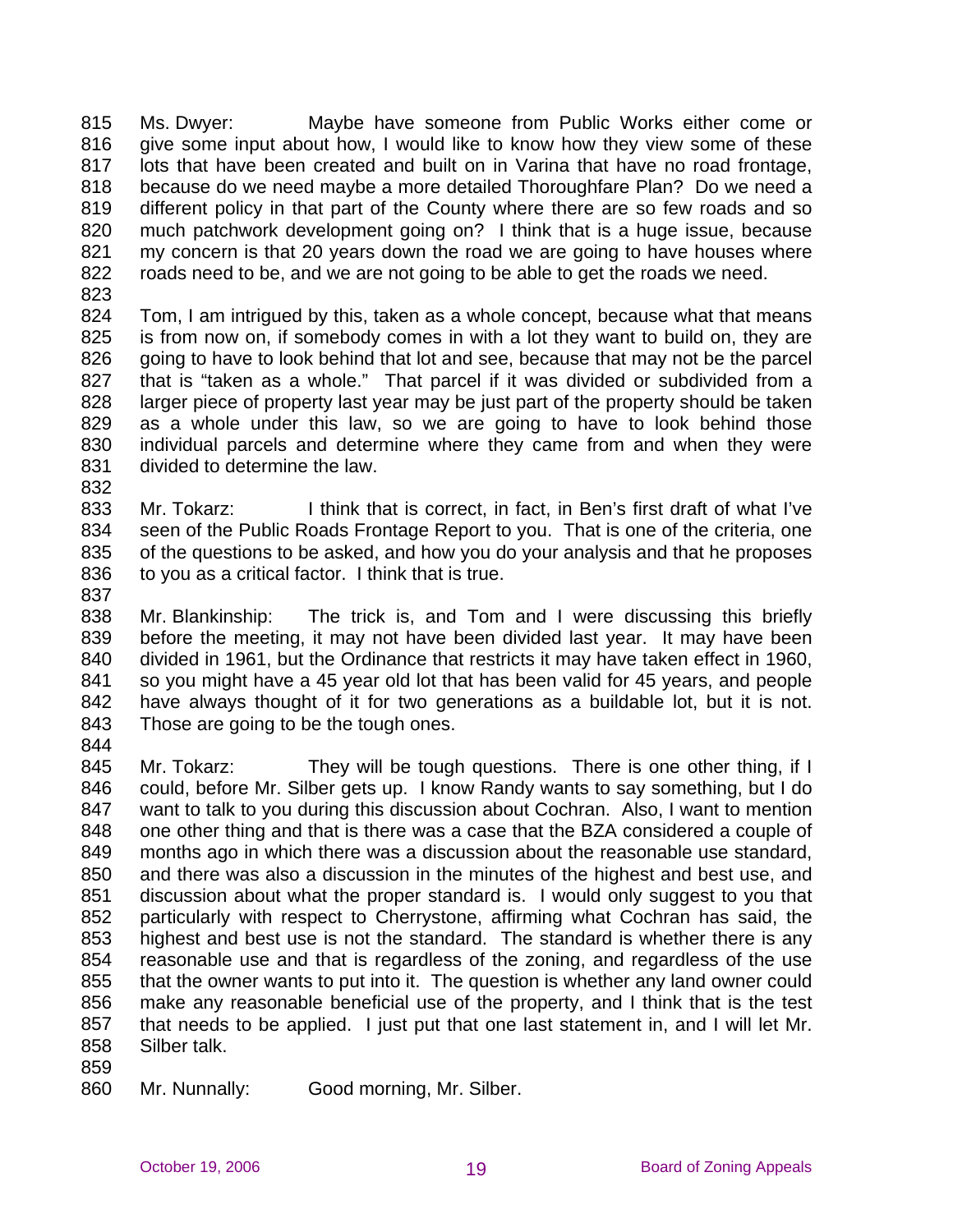861

862 863 864 865 866 867 868 Mr. Silber: Good morning. I don't know if you want to hear from me, but I thought I might want to elaborate on Mr. Wright's question that he had about former divisions. I came here today not to speak whatsoever. I wanted to hear what Tom had to say on the Cherrystone case, but I thought maybe I could add a few comments or thoughts relative to family divisions of land and the public street frontage information that Mr. Blankinship is going to present. Again, I am Randy Silber, the Director of Planning.

869

870 871 872 873 874 875 876 877 878 879 880 881 882 883 884 885 886 887 888 889 890 891 892 893 894 895 896 897 898 899 900 901 The County Administration and the Board of Supervisors is keenly aware of the situation of variances being granted or requested for zero road frontage or variances for the public street requirement. Obviously, the Code has been in place for quite some time and required all residential properties and lots to have public road frontage. We continue to feel that that is a very important requirement. We do understand, though, that there will be circumstances where families will want to divide properties and allow for divisions of property for family members. However, when those divisions of property are allowed and do take place, they are creating some very serious complications on a daily basis involving the future development of land. Each time those variances are granted, you are also providing parcels of land that don't have public road frontage and easements are being provided whereby people are obtaining access through these easements. When property around it comes in to be subdivided, we are having to deal with these private easements, having to deal with these properties that don't have public road frontage and it is becoming a real challenge to deal with these from a legal standpoint, access standpoint, be it a relationship of homes that may not be homes fronting on a public street, and sometimes they are fronting in the back of houses. It is becoming a real challenge. As the County continues to develop, it is becoming more of a challenge, and we have these all over the County. There have been situations in the West End that we've had to work around with private easements, so I would suggest to you that, Mr. Wright, you were saying that maybe this may lead to something that has to be dealt with legislatively and maybe we need to have the Board of Supervisors look at this. I think the Board of Supervisors will tell you, and certainly the County administration will tell you, we think the Code is appropriate the way that it is. We would prefer the Board of Zoning Appeals look very seriously at each and every one of these requests and be very concerned about the granting of these, because each of these can become a nightmare later on as land develops around them. We do intend to put together some criteria, a check list and some information that will help you in looking at these variance requests for family divisions. Occasionally, it may be appropriate to grant those, but I think you need to look at them more closely.

902

903 904 905 906 Mr. Wright: My concern, Mr. Silber, we have got to balance this all with allowing people to use their property or some idea of that we can't let you do that, because 100 years from now, the County might want to do something. It looks like to me that it would be incumbent upon the County to proceed to have some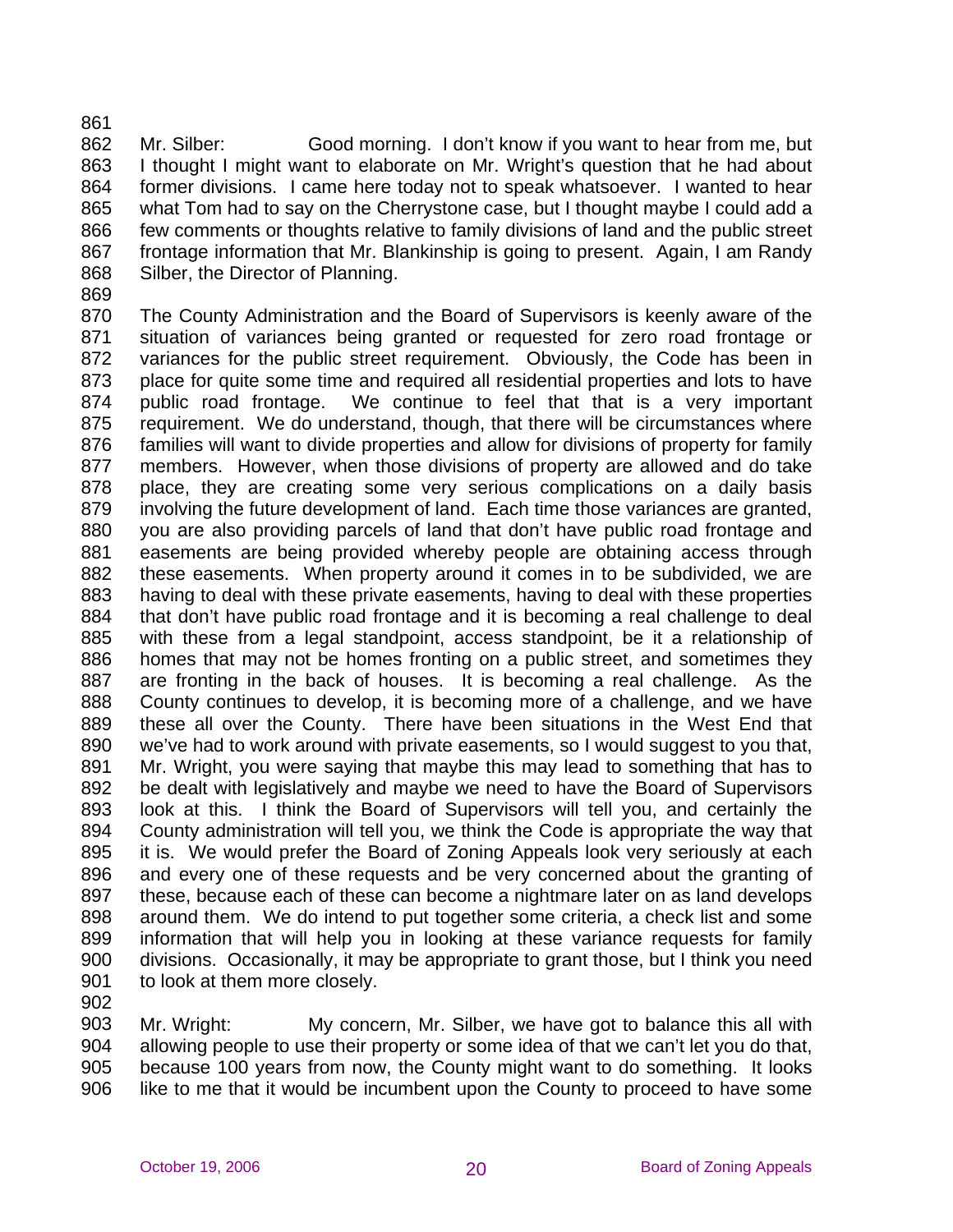907 908 sort of Land Use Plan in effect to give some idea of what the use was for this property. Then, you would have some guidance.

909

910 911 912 913 914 915 916 917 918 Mr. Silber: You are exactly right. We don't want to tell someone they can't use their property forever, because at some point in time some property might develop and could cause some problems later on. My point is the County does have a Land Use Plan which tells everybody what is intended to be developed on the property. Secondly, we have a Major Thoroughfare Plan that has a network of roads that need to be built, and each and every time one of these family divisions come up, they need to be looking at the future land use and they need to be looking at what the Major Thoroughfare Plan says, and that really should be in our report, sir, going to you.

- 919
- 920 921

Mr. Wright: That is my point. We don't have that information.

922 923 924 925 926 927 928 929 930 931 932 933 934 935 Mr. Silber: In addition, I think you need to keep in mind that you have a Subdivision Ordinance Requirement and Policy, and that is when someone wants to develop this piece of property, they are supposed to build a public road for that piece of property. So, while it might be a family division, staff needs to look at this and advise you, because in many cases there is a remedy, and that is to build a public road to that property and provide and meet the Ordinance requirements and provide for a better division of land that makes more sense. Keep in mind, also, that providing the services to these situations where they are having to use private easements for fire stations, for police, mail delivery, there are a lot of public services issues that come up when you are dealing with private easements and unkempt driveways and things like that. It is a big issue. It is a very serious concern. I have had conversations with the County Manager regarding the issuance of variances for family divisions, so it shouldn't be taken lightly. I appreciate you hearing me out this morning.

936

937 938 939 940 941 942 943 944 945 946 947 948 949 950 Ms. Dwyer: Another thing, too, Randy, when I look at these lots that don't have road frontage, land is not created equal. Land and lots have certain advantages. Some might have waterfront, and some have disabilities. They might have poor drainage or an unusual elevation or lots of problems and defects associated with the land, and I really do think if you have a lot without road frontage, that is a lot with a defect. That is not a lot that you are entitled to develop without regard to the law. The fact that it doesn't have road frontage is a defect associated with that land and it is not necessarily that we are depriving people of the right to develop something that they could otherwise develop; it is land that has a defect. This might be a piece that has a lake on it or some high elevation that could prevent the development, and that is kind of a natural defect. So, this is a legal defect that the lot has. You are not obligated to remedy it necessarily.

951 952 Mr. Silber: I would agree with you on that. I would also maybe take that a step further. There may be some property, as you said, not all property is the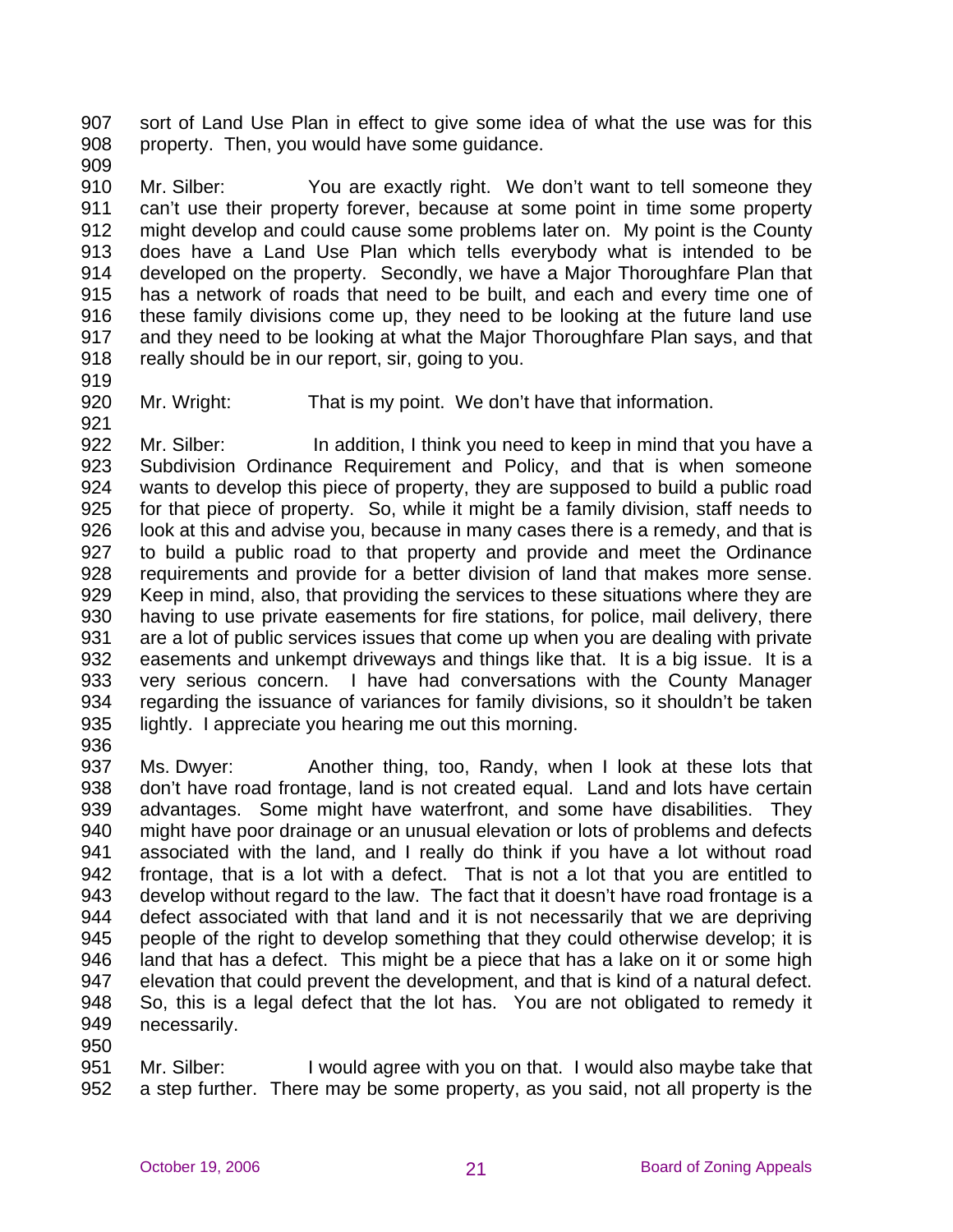953 954 955 956 957 958 959 960 961 962 963 964 965 966 967 968 969 970 971 972 same, there may be some property that is very difficult to get a public road through. It may mean even having to cross a floodplain or wetland, and maybe it is because of the configuration. You can't really develop this it in accordance with the County's requirements because of physical characteristics because of the characteristics of the land. In those circumstances, that might be where a variance is appropriate, but if it is just someone who is wanting to carve four more pieces off that doesn't have road frontage, and they can do it very inexpensively by just extending this private driveway, and that is going to cause a problem later on. If a public road could have been built, that could have remedied that situation. So, I think it has to be reviewed on a case by case basis, but I think that the County has been very generous in granting these types of variances, and I think we may need to take a real close look at that, and staff needs to do a better job in advising Board of Zoning Appeals on where we think those issues exist and where we have long-range plans, it might help to guide you in those situations. But I really think, from a legislative standpoint, as you say, you might need some help from the Board of Supervisors and I am not so sure they feel their help is needed. They feel like the Code has been provided. It requires public road frontage and whenever possible, you can be requiring that and denying some of these requests for zero public road frontage.

- 973 974 975 Mr. Nunnally: So, Mr. Blankinship, the future staff reports will include the future subdivisions that have been approved around properties that we are looking at and the land use designation around that property. Correct?
- 976

977 978 979 Mr. Blankinship: We will come back to you at the next meeting, hopefully with written guidelines completed. That may be helpful. And they may have already been applied to a couple of cases.

980

981 982 983 984 Ms. Dwyer: And also, the rule we were just discussing, what particular problem might ensue if a variance is granted to allow access to property that doesn't have road frontage. Sort of a staff analysis of that issue, because we don't necessarily know.

985

986 987 988 989 990 Mr. Silber: We might be able to pull some requests in the past and show how a variance could be granted, but if it was denied, here is a way that it can be divided in the future if the public road has been constructed and everybody comes out in a win-win situation. We could probably give you some examples of how things could have been done.

991

996

992 993 994 Mr. Nunnally: I would imagine that Mr. Blankinship is going to be asking for additional equipment in his office.

995 Mr. Blankinship: It is a good thing we have fewer variance requests.

997 998 Ms. Harris: Or additional salary, or something. I do have one question. I am expecting it now and I think the onus of – we have got to be careful that we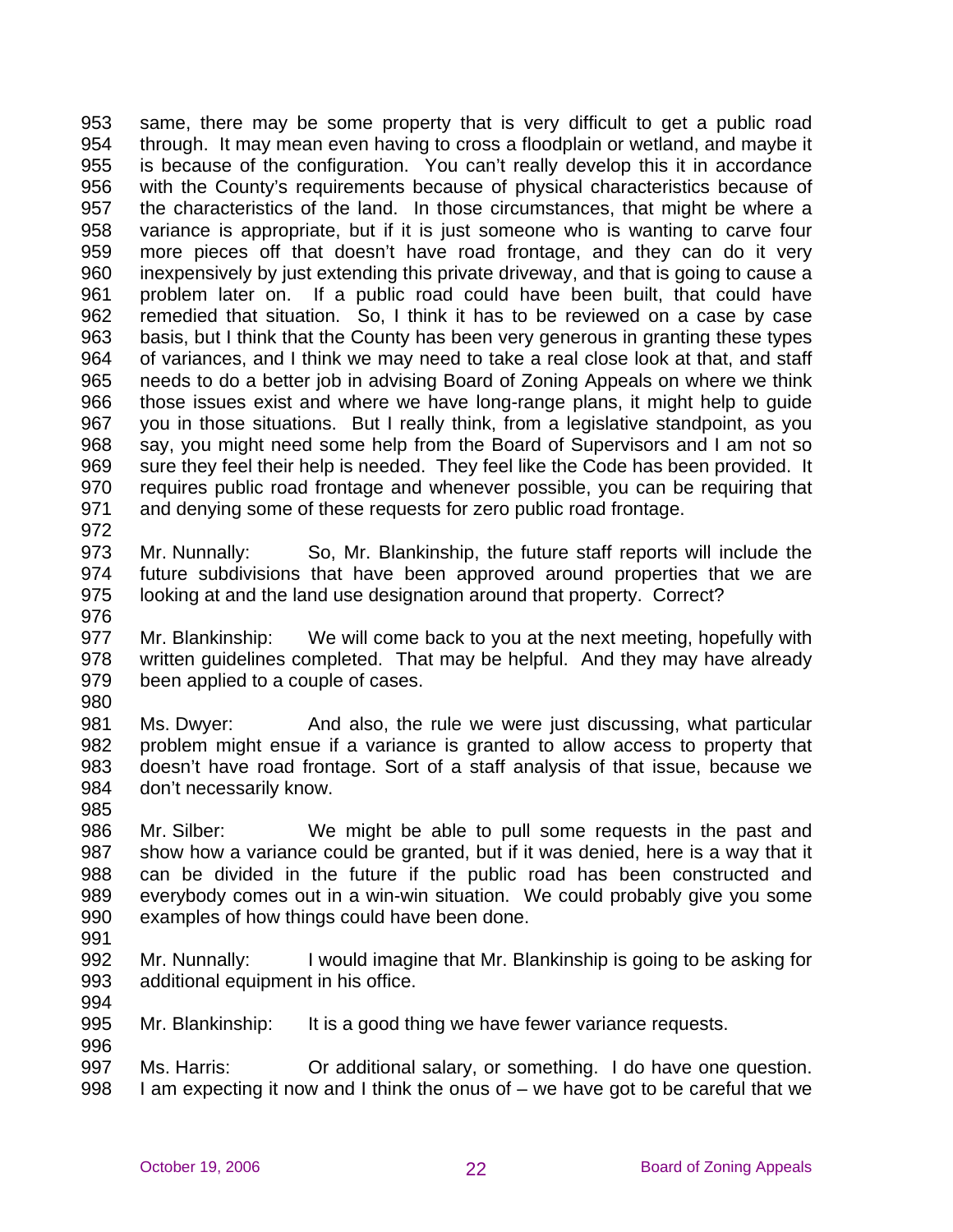999 1000 1001 1002 1003 1004 1005 don't favor developers over individual land owners. I can see that this requiring that we look at the Future Land Use Plan, the Thoroughfare Plan, the public service issues and whatever else tells me that naturally the developer, who can afford to construct whatever of the roads that we want or we need, or we require, would have the advantage over an individual land owner. The property may have been in the family since 1840, so I think that we are still going to have to look at some things aside from these factors I mentioned.

1006

1012

1014

1016

1018

1007 1008 1009 I have one quick question. The project at Rocketts Landing, is that Henrico County?

- 1010 1011 Mr. Silber: Part of it is in Henrico County and part of it is in the City of Richmond.
- 1013 Ms. Harris: Thank you. They are not in the floodplain?
- 1015 Mr. Silber: A portion of the property is in the floodplain. Yes, ma'am.
- 1017 Ms. Harris: I don't understand how you get around things like that.

1019 1020 1021 1022 1023 1024 1025 1026 1027 1028 1029 1030  $1021$ Mr. Silber: A portion of the property in the flood portion is not being built on. There is a marina that will be in the flood plain, and some open space and park land and some paths and trails and things. Buildings and structures are out of the floodplain. They are up on the bluff and away from all of the floodplain. The ordinance says that no residential dwellings can go in the floodplain. You can build commercial structures in the floodplain, but you have to have the bottom floor at least one foot above the minimum flood elevations. Commercial buildings can be put in the floodplain, but the floor has to be built above the flood elevations. Residential cannot be built in the floodplain. I do not believe that in Rocketts Landing that anything is being built in the floodplain except the marina, parks and walkways. I hope I answered your question. If you need more information, I will be glad to show you the plans.

| 1 U.S. I |               |                                                          |
|----------|---------------|----------------------------------------------------------|
| 1032     | Ms. Harris:   | Thank you.                                               |
| 1033     |               |                                                          |
| 1034     | Mr. Nunnally: | Any other questions of Mr. Silber? Thank you for coming, |
| 1035     | sir.          |                                                          |
| 1036     |               |                                                          |
| 1037     | Mr. Silber:   | Thank you.                                               |
| 1038     |               |                                                          |
| 1039     | Mr. Nunnally: | Thank you, Mr. Tokarz.                                   |
| 1040     |               |                                                          |
| 1041     | Mr. Wright:   | I move we adjourn.                                       |
| 1042     |               |                                                          |
| 1043     | Ms. Dwyer:    | Second.                                                  |
| 1044     |               |                                                          |